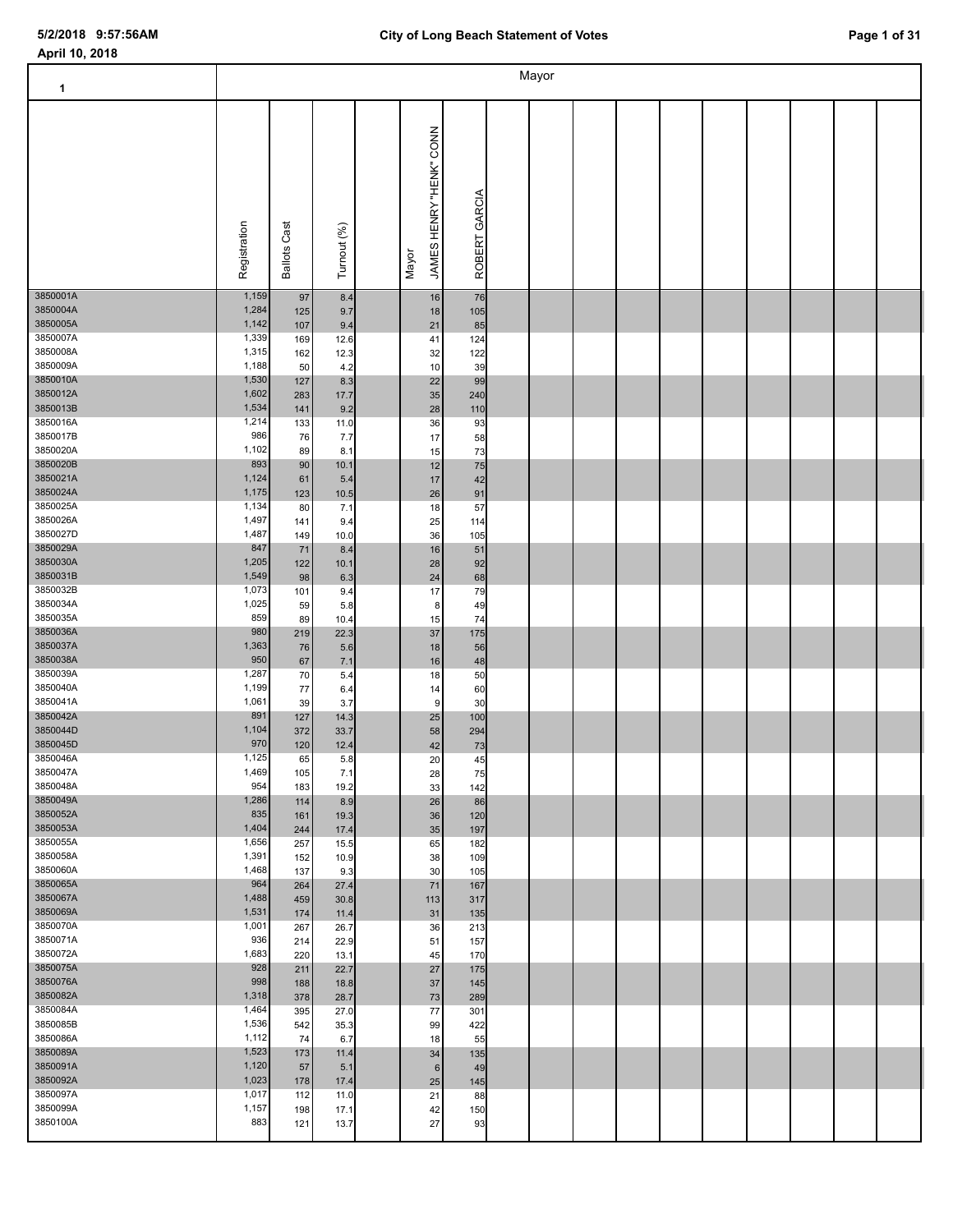| 1                    |                |                     |              |                                  |                         | Mayor |  |  |  |  |
|----------------------|----------------|---------------------|--------------|----------------------------------|-------------------------|-------|--|--|--|--|
|                      | Registration   | <b>Ballots Cast</b> | Turnout (%)  | JAMES HENRY "HENK" CONN<br>Mayor | GARCIA<br><b>ROBERT</b> |       |  |  |  |  |
| 3850101A<br>3850102A | 1,044<br>1,387 | 145<br>116          | 13.9<br>8.4  | 27<br>24                         | 114<br>91               |       |  |  |  |  |
| 3850103A<br>3850110A | 1,133<br>1,630 | 174<br>234          | 15.4<br>14.4 | 30<br>42                         | 132<br>188              |       |  |  |  |  |
| 3850117A             | 1,310          | 103                 | 7.9          | 23                               | 80                      |       |  |  |  |  |
| 3850120A<br>3850123A | 1,021<br>1,046 | 239<br>46           | 23.4<br>4.4  | 32<br>$\mathsf 3$                | 206<br>42               |       |  |  |  |  |
| 3850126A             | 1,684          | 252                 | 15.0         | 50                               | 192                     |       |  |  |  |  |
| 3850133A<br>3850134A | 928<br>1,301   | 87                  | 9.4          | 20                               | 65                      |       |  |  |  |  |
| 3850135A             | 1,619          | 100<br>257          | 7.7<br>15.9  | 25<br>54                         | 75<br>199               |       |  |  |  |  |
| 3850137A             | 1,228          | 71                  | 5.8          | 16                               | 55                      |       |  |  |  |  |
| 3850138A<br>3850141A | 640<br>1,382   | 28<br>103           | 4.4<br>7.5   | 10<br>32                         | 17<br>69                |       |  |  |  |  |
| 3850144A             | 938            | 63                  | 6.7          | 12                               | 50                      |       |  |  |  |  |
| 3850145B<br>3850146A | 1,252<br>1,236 | 77<br>72            | 6.2<br>5.8   | 22<br>19                         | 54<br>53                |       |  |  |  |  |
| 3850150A             | 1,274          | 149                 | 11.7         | 34                               | 112                     |       |  |  |  |  |
| 3850151A<br>3850152A | 1,264<br>1,184 | 87                  | 6.9          | 25                               | 61                      |       |  |  |  |  |
| 3850153A             | 1,145          | 173<br>219          | 14.6<br>19.1 | 36<br>42                         | 127<br>167              |       |  |  |  |  |
| 3850154B             | 1,230          | 69                  | 5.6          | 23                               | 46                      |       |  |  |  |  |
| 3850156A<br>3850158A | 1,414<br>1,113 | 92<br>81            | 6.5<br>7.3   | 19<br>27                         | 72<br>49                |       |  |  |  |  |
| 3850159A             | 1,004          | 66                  | 6.6          | 14                               | 49                      |       |  |  |  |  |
| 3850163A<br>3850164A | 1,259<br>1,312 | 189<br>98           | 15.0<br>7.5  | 23<br>24                         | 163<br>73               |       |  |  |  |  |
| 3850166B             | 1,370          | 70                  | 5.1          | 18                               | 49                      |       |  |  |  |  |
| 3850170A<br>3850175B | 1,366          | 78                  | 5.7          | 15                               | 63                      |       |  |  |  |  |
| 3850178A             | 1,263<br>1,553 | 147<br>179          | 11.6<br>11.5 | 36<br>41                         | 110<br>134              |       |  |  |  |  |
| 3850183A             | 1,466          | 255                 | 17.4         | 35                               | 214                     |       |  |  |  |  |
| 3850184A<br>3850185A | 1,496<br>1,005 | 293<br>66           | 19.6<br>6.6  | 55<br>22                         | 227<br>42               |       |  |  |  |  |
| 3850190A             | 861            | 129                 | 15.0         | 23                               | 104                     |       |  |  |  |  |
| 3850198A<br>3850201A | 1,775<br>1,467 | 296                 | 16.7         | 55                               | 237                     |       |  |  |  |  |
| 3850204A             | 1,637          | 286<br>214          | 19.5<br>13.1 | 67<br>65                         | 213<br>141              |       |  |  |  |  |
| 3850215B             | 1,491          | 436                 | 29.2         | 77                               | 342                     |       |  |  |  |  |
| 3850216A<br>3850222A | 1,336<br>1,584 | 369<br>381          | 27.6<br>24.1 | 74<br>41                         | 272<br>321              |       |  |  |  |  |
| 3850223A             | 1,701          | 410                 | 24.1         | 74                               | 320                     |       |  |  |  |  |
| 3850227A<br>3850229A | 1,337<br>1,618 | 163<br>288          | 12.2<br>17.8 | 39<br>73                         | 120<br>206              |       |  |  |  |  |
| 3850237A             | 1,636          | 182                 | 11.1         | 26                               | 150                     |       |  |  |  |  |
| 3850238A<br>3850239B | 1,287<br>1,079 | 164                 | 12.7         | 32                               | 129                     |       |  |  |  |  |
| 3850246A             | 1,403          | 129<br>144          | 12.0<br>10.3 | 25<br>36                         | 101<br>100              |       |  |  |  |  |
| 3850247A             | 1,238          | 91                  | 7.4          | 22                               | 69                      |       |  |  |  |  |
| 3850248A<br>3850254A | 804<br>1,805   | 108<br>607          | 13.4<br>33.6 | 22<br>94                         | 86<br>474               |       |  |  |  |  |
| 3850255A             | 1,903          | 558                 | 29.3         | 92                               | 440                     |       |  |  |  |  |
| 3850259A<br>3850262A | 1,255<br>1,631 | 394<br>517          | 31.4<br>31.7 | 60<br>60                         | 310<br>440              |       |  |  |  |  |
| 3850270A             | 1,497          | 283                 | 18.9         | 56                               | 211                     |       |  |  |  |  |
| 3850271A             | 1,373          | 318                 | 23.2         | 37                               | 266                     |       |  |  |  |  |
| 3850272A<br>3850275A | 1,726<br>1,608 | 372<br>441          | 21.6<br>27.4 | 51<br>68                         | 298<br>345              |       |  |  |  |  |
| 3850280A             | 1,207          | 428                 | 35.5         | 53                               | 347                     |       |  |  |  |  |
| 3850285A             | 1,110          | 301                 | 27.1         | 50                               | 236                     |       |  |  |  |  |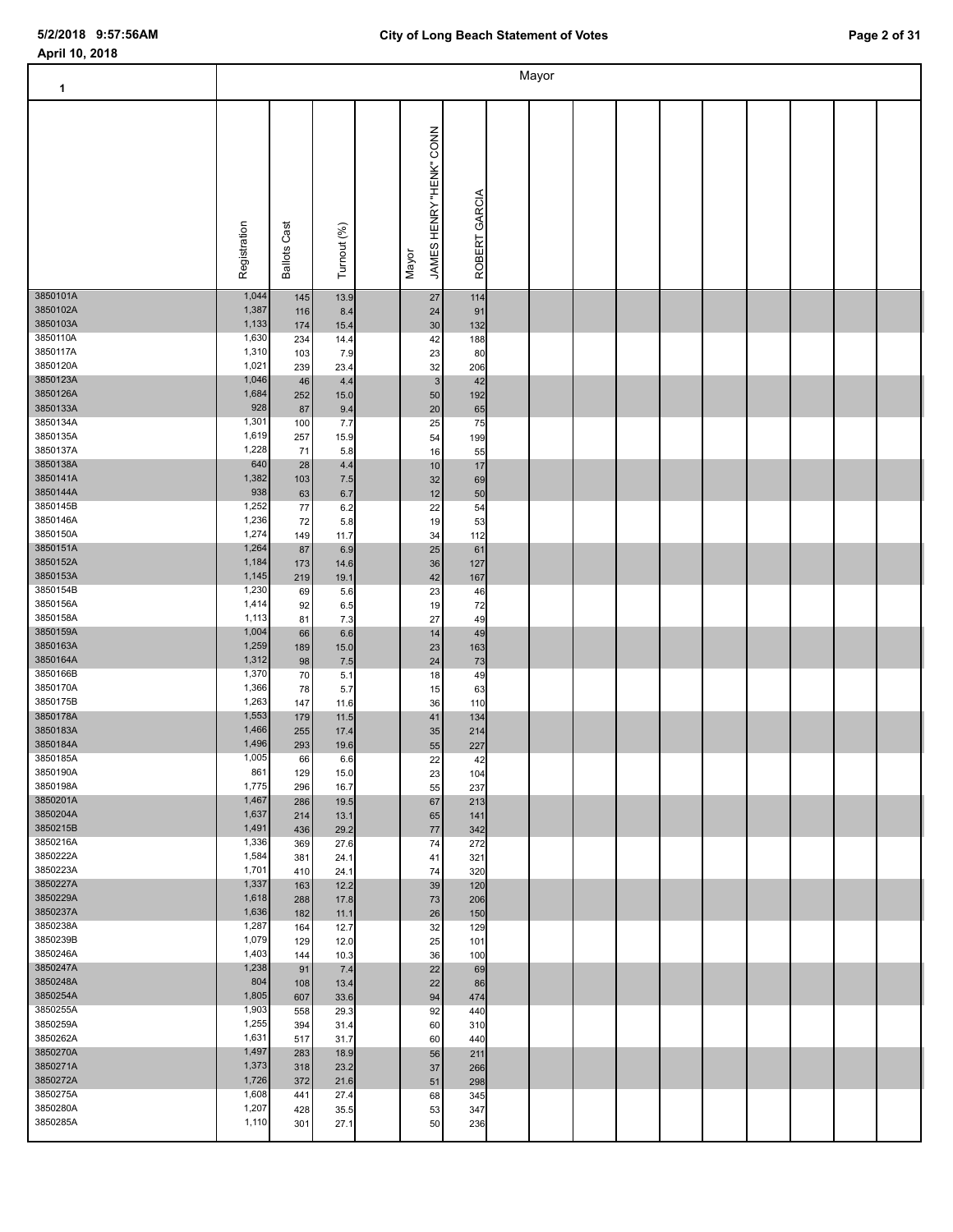| 1                    |                |                     |              |                                            |                  | Mayor |  |  |  |  |
|----------------------|----------------|---------------------|--------------|--------------------------------------------|------------------|-------|--|--|--|--|
|                      | Registration   | <b>Ballots Cast</b> | Turnout (%)  | HENRY "HENK" CONN<br><b>JAMES</b><br>Mayor | GARCIA<br>ROBERT |       |  |  |  |  |
| 3850287A<br>3850294A | 1,975<br>1,804 | 484<br>357          | 24.5<br>19.8 | 92<br>75                                   | 364<br>274       |       |  |  |  |  |
| 3850295A<br>3850296A | 1,543<br>1,091 | 386<br>38           | 25.0<br>3.5  | 101<br>$\overline{7}$                      | 254<br>30        |       |  |  |  |  |
| 3850302A             | 1,430          | 305                 | 21.3         | 72                                         | 219              |       |  |  |  |  |
| 3850305A<br>3850309A | 1,527<br>1,572 | 308<br>443          | 20.2<br>28.2 | 89<br>62                                   | 203<br>368       |       |  |  |  |  |
| 3850316A             | 1,352          | 367                 | 27.1         | 71                                         | 248              |       |  |  |  |  |
| 3850319A             | 1,666          | 246                 | 14.8         | 89                                         | 152              |       |  |  |  |  |
| 3850321A<br>3850323A | 1,560<br>561   | 250<br>37           | 16.0<br>6.6  | 59<br>6                                    | 181<br>30        |       |  |  |  |  |
| 3850324A             | 1,352          | 302                 | 22.3         | 48                                         | 247              |       |  |  |  |  |
| 3850328A<br>3850333A | 1,317<br>1,610 | 334<br>217          | 25.4<br>13.5 | 90<br>59                                   | 221<br>151       |       |  |  |  |  |
| 3850337A             | 1,544          | 467                 | 30.2         | 90                                         | 348              |       |  |  |  |  |
| 3850345A             | 1,477          | 139                 | 9.4          | 35                                         | 98               |       |  |  |  |  |
| 3850346A<br>3850348B | 1,677<br>1,419 | 410<br>371          | 24.4<br>26.1 | 105<br>87                                  | 272<br>267       |       |  |  |  |  |
| 3850355A             | 1,506          | 445                 | 29.5         | 83                                         | 312              |       |  |  |  |  |
| 3850356A<br>3850362A | 980<br>1,072   | 226<br>152          | 23.1<br>14.2 | 78<br>37                                   | 127<br>107       |       |  |  |  |  |
| 3850363A             | 1,354          | 348                 | 25.7         | 74                                         | 241              |       |  |  |  |  |
| 3850364A             | 1,411          | 107                 | 7.6          | 24                                         | 80               |       |  |  |  |  |
| 3850366C<br>3850367A | 1,255<br>1,002 | 269<br>242          | 21.4<br>24.2 | 74<br>64                                   | 170<br>157       |       |  |  |  |  |
| 3850368A             | 1,732          | 176                 | 10.2         | 25                                         | 148              |       |  |  |  |  |
| 3850371A<br>3850372A | 1,821<br>1,452 | 445<br>415          | 24.4<br>28.6 | 99<br>108                                  | 306<br>265       |       |  |  |  |  |
| 3850373A             | 1,212          | 315                 | 26.0         | 76                                         | 212              |       |  |  |  |  |
| 3850374A             | 1,439          | 377                 | 26.2         | 109                                        | 249              |       |  |  |  |  |
| 3850378A<br>3850379A | 1,278<br>1,017 | 223<br>72           | 17.4<br>7.1  | 51<br>17                                   | 159<br>51        |       |  |  |  |  |
| 3850380A             | 425            | 47                  | 11.1         | 17                                         | 28               |       |  |  |  |  |
| 3850384A<br>3850386C | 967<br>1,155   | 143                 | 14.8         | 23                                         | 118              |       |  |  |  |  |
| 3850395A             | 912            | 142<br>63           | 12.3<br>6.9  | 20<br>18                                   | 118<br>45        |       |  |  |  |  |
| 3850396A             | 1,467          | 118                 | 8.0          | 25                                         | 87               |       |  |  |  |  |
| 3850400A<br>3850402A | 1,053<br>818   | 146<br>118          | 13.9<br>14.4 | 23<br>21                                   | 119<br>93        |       |  |  |  |  |
| 3850415A             | 1,157          | 115                 | 9.9          | 30                                         | 75               |       |  |  |  |  |
| 3850445A<br>3850447A | 1,165<br>1,604 | 352                 | 30.2         | 43                                         | 284              |       |  |  |  |  |
| 3850481A             | 952            | 470<br>245          | 29.3<br>25.7 | 62<br>33                                   | 375<br>203       |       |  |  |  |  |
| 3850517A             | 851            | 123                 | 14.5         | 32                                         | 89               |       |  |  |  |  |
| 3850530A<br>3850533A | 869<br>1,685   | 144<br>395          | 16.6<br>23.4 | 45<br>47                                   | 93<br>334        |       |  |  |  |  |
| 3850539A             | 1,512          | 430                 | 28.4         | 110                                        | 284              |       |  |  |  |  |
| 3850545B             | 794            | 112                 | 14.1         | 8                                          | 102              |       |  |  |  |  |
| 3850549A<br>3850552A | 1,660<br>738   | 395<br>57           | 23.8<br>7.7  | 73<br>13                                   | 297<br>44        |       |  |  |  |  |
| 3850553A             | 1,217          | 86                  | 7.1          | 20                                         | 63               |       |  |  |  |  |
| 3850554A<br>3850555A | 760<br>1,734   | 65<br>142           | 8.6<br>8.2   | 15<br>45                                   | 50<br>96         |       |  |  |  |  |
| 3850558B             | 1,145          | 215                 | 18.8         | 54                                         | 154              |       |  |  |  |  |
| 3850559B             | 1,257          | 328                 | 26.1         | 87                                         | 225              |       |  |  |  |  |
| 3850562A<br>3850563A | 1,131<br>972   | 399<br>220          | 35.3<br>22.6 | 58<br>34                                   | 317<br>168       |       |  |  |  |  |
| 3850564B             | 1,075          | 153                 | 14.2         | 31                                         | 119              |       |  |  |  |  |
| 3850568A<br>3850572A | 999            | 238                 | 23.8         | 44                                         | 181              |       |  |  |  |  |
|                      | 1,281          | 202                 | 15.8         | 48                                         | 145              |       |  |  |  |  |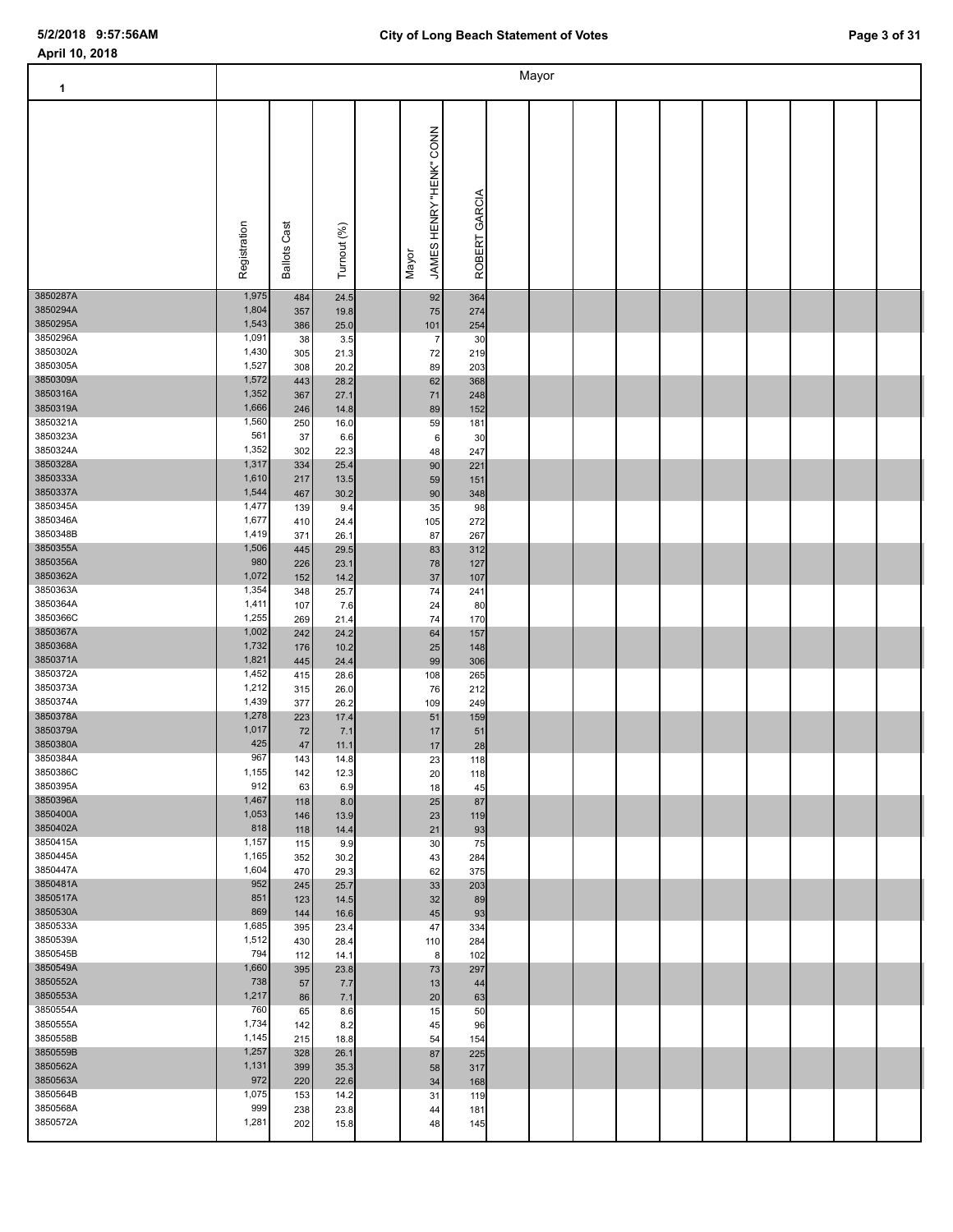| 1                          |                         |                          |              |                                            |                       | Mayor |  |  |  |  |
|----------------------------|-------------------------|--------------------------|--------------|--------------------------------------------|-----------------------|-------|--|--|--|--|
|                            | Registration            | Cast<br><b>Ballots</b>   | Turnout (%)  | HENRY "HENK" CONN<br><b>JAMES</b><br>Mayor | ROBERT GARCIA         |       |  |  |  |  |
| 3850577A<br>3850591A       | 1,281<br>1,429          | 130                      | 10.1         | 22                                         | 104                   |       |  |  |  |  |
| 3850593A                   | 1,257                   | 142<br>92                | 9.9<br>7.3   | 45<br>23                                   | 94<br>67              |       |  |  |  |  |
| 3850594A                   | 1,392                   | 139                      | 10.0         | 25                                         | 111                   |       |  |  |  |  |
| 3850611C                   | 1,300                   | 105                      | 8.1          | 22                                         | 82                    |       |  |  |  |  |
| 3850612A                   | 1,044                   | 164                      | 15.7         | 37                                         | 123                   |       |  |  |  |  |
| 3850614A<br>3850616A       | 838<br>1,444            | 47                       | 5.6          | $\overline{7}$                             | 40                    |       |  |  |  |  |
| 3850617A                   | 1,455                   | 180<br>155               | 12.5<br>10.7 | 28<br>33                                   | 151<br>120            |       |  |  |  |  |
| 3850620A                   | 1,150                   | 121                      | 10.5         | 20                                         | 98                    |       |  |  |  |  |
| 3850621A                   | 1,822                   | 181                      | 9.9          | 33                                         | 148                   |       |  |  |  |  |
| 3850624A                   | 1,384                   | 129                      | 9.3          | 46                                         | 82                    |       |  |  |  |  |
| 3850625A<br>3850632A       | 1,339<br>1,298          | 124                      | 9.3          | $20\,$                                     | 100                   |       |  |  |  |  |
| 3850636A                   | 1,431                   | 327<br>343               | 25.2<br>24.0 | 90<br>71                                   | 208<br>247            |       |  |  |  |  |
| 3850637D                   | 929                     | 225                      | 24.2         | 55                                         | 152                   |       |  |  |  |  |
| 3850639A                   | 1,489                   | 398                      | 26.7         | 110                                        | 256                   |       |  |  |  |  |
| 3850645A                   | 855                     | 13                       | 1.5          | 0                                          | 12                    |       |  |  |  |  |
| 3850648A                   | 1,499                   | 452                      | 30.2         | 85                                         | 333                   |       |  |  |  |  |
| 3850650A<br>3850660A       | 874<br>1,607            | 155<br>114               | 17.7         | 30<br>15                                   | 117<br>96             |       |  |  |  |  |
| 3850671A                   | 1,212                   | 135                      | 7.1<br>11.1  | 19                                         | 111                   |       |  |  |  |  |
| 3850687A                   | 1,057                   | 49                       | 4.6          | 9                                          | 40                    |       |  |  |  |  |
| 3850688A                   | 1,063                   | 296                      | 27.8         | 45                                         | 236                   |       |  |  |  |  |
| 3850701A                   | 907                     | 135                      | 14.9         | 15                                         | 113                   |       |  |  |  |  |
| 3850702A<br>3850001C       | 1,231<br>$\overline{2}$ | 68                       | 5.5          | 18                                         | 47                    |       |  |  |  |  |
| 3850001D                   |                         | $\pmb{0}$<br>$\pmb{0}$   | 0.0<br>0.0   | $\overline{0}$<br>0                        | $\pmb{0}$<br>$\Omega$ |       |  |  |  |  |
| 3850001E                   | 0                       | $\pmb{0}$                | 0.0          | $\mathbf{0}$                               | 0                     |       |  |  |  |  |
| 3850002A                   |                         | $\pmb{0}$                | 0.0          | 0                                          | $\Omega$              |       |  |  |  |  |
| 3850003A                   | 257                     | $\mathbf 2$              | 0.8          | 1                                          |                       |       |  |  |  |  |
| 3850037F<br>3850045A       | $\mathbf 0$<br>90       | $\pmb{0}$                | 0.0          | 0                                          | $\mathbf{0}$          |       |  |  |  |  |
| 3850052C                   | 17                      | 15<br>$\overline{1}$     | 16.7<br>5.9  | 3 <sup>1</sup><br>$\Omega$                 | 12                    |       |  |  |  |  |
| 3850226B                   |                         | $\pmb{0}$                | 0.0          | $\mathbf{0}$                               | $\mathbf{0}$          |       |  |  |  |  |
| 3850233A                   |                         | $\pmb{0}$                | 0.0          | $\overline{0}$                             | $\mathbf 0$           |       |  |  |  |  |
| 3850338A                   | 3                       | $\pmb{0}$                | 0.0          | $\overline{0}$                             | $\mathbf{0}$          |       |  |  |  |  |
| 3850389A                   | $\overline{2}$          | $\pmb{0}$                | 0.0          | $\overline{0}$                             | $\mathbf{0}$          |       |  |  |  |  |
| 3850390A<br>3850545A       | $\overline{0}$<br>21    | $\pmb{0}$<br>$\mathbf 2$ | 0.0<br>9.5   | $\overline{0}$<br>$\mathbf{1}$             | $\mathbf{0}$          |       |  |  |  |  |
| 3850661B                   | $\mathbf 0$             | $\pmb{0}$                | 0.0          | $\Omega$                                   | $\Omega$              |       |  |  |  |  |
| <b>Early Voting Totals</b> | 261,553                 | 45                       | 0.0          | 9                                          | 34                    |       |  |  |  |  |
| <b>Absentee Totals</b>     | 261,553                 | 28,713                   | 11.0         | 5570                                       | 21838                 |       |  |  |  |  |
| <b>Election Day Totals</b> | 261,553                 | 12,657                   | 4.8          | 2800                                       | 9240                  |       |  |  |  |  |
| <b>Grand Totals</b>        | 261,553                 | 41,415                   | 15.8         | 8379                                       | 31112                 |       |  |  |  |  |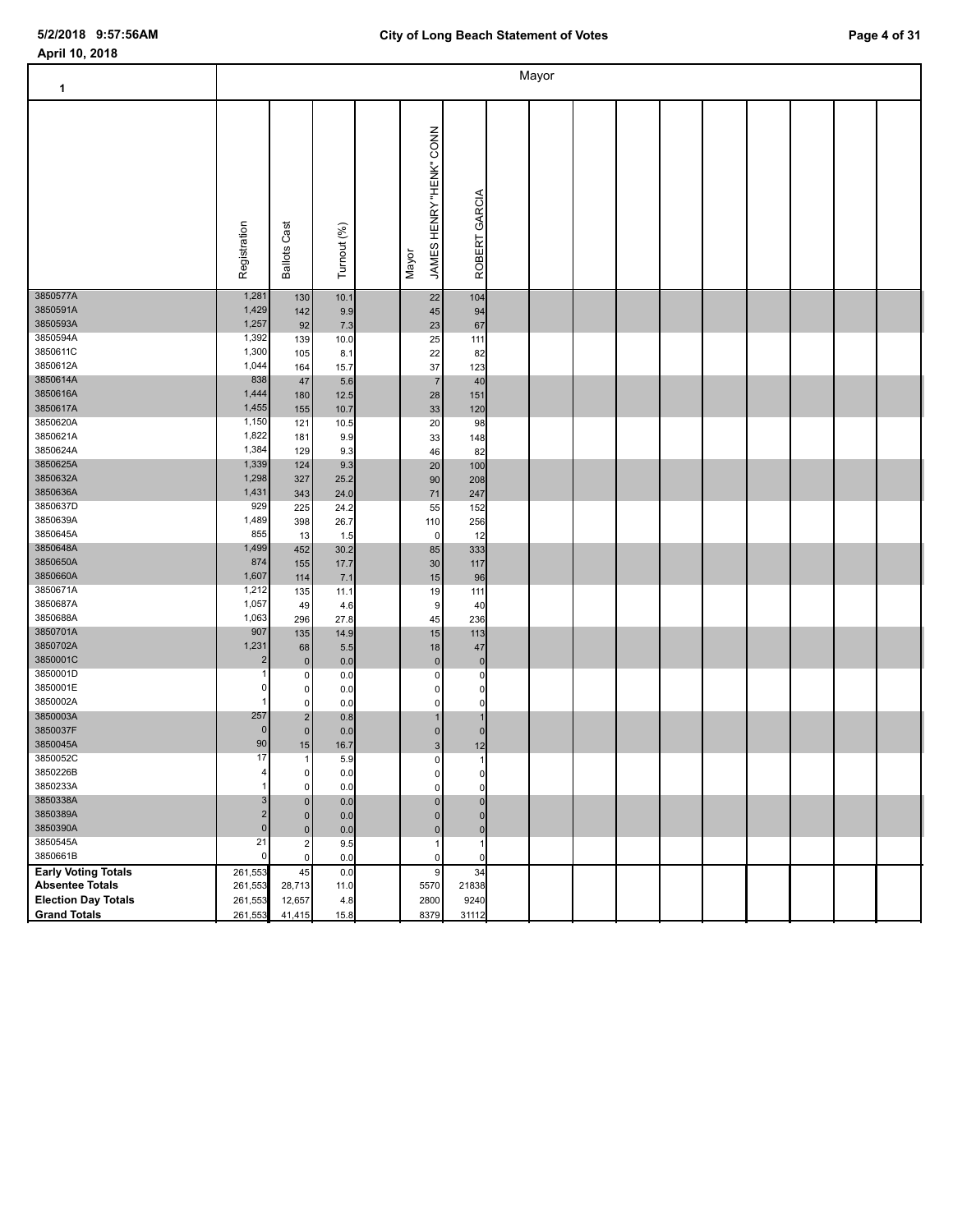| <b>Early Voting Totals</b>                                     |                   |                            |             |                                                         |                  | Mayor |  |  |  |  |
|----------------------------------------------------------------|-------------------|----------------------------|-------------|---------------------------------------------------------|------------------|-------|--|--|--|--|
|                                                                | Registration      | ast<br>ပ<br><b>Ballots</b> | Turnout (%) | CONN<br>"HENK"<br><b>HENRY</b><br><b>JAMES</b><br>Mayor | GARCIA<br>ROBERT |       |  |  |  |  |
| CITY OF LONG BEACH<br>CITY OF LONG BEACH 3RD COUNCIL           | 261,553<br>37,383 | 45<br>13                   | 0.0<br>0.0  |                                                         | 34<br>11         |       |  |  |  |  |
| CITY OF LONG BEACH 5TH COUNCIL                                 | 36,299            | 5 <sup>1</sup>             | 0.0         |                                                         |                  |       |  |  |  |  |
| CITY OF LONG BEACH 7TH COUNCIL                                 | 31,234            | 3                          | 0.0         |                                                         |                  |       |  |  |  |  |
| CITY OF LONG BEACH 9TH COUNCIL                                 | 26,675            | 3                          | 0.0         |                                                         |                  |       |  |  |  |  |
| LONG BEACH COMMUNITY COLL TA1<br>LONG BEACH UNIFIED SCHOOL TA3 | 55,602<br>50,019  |                            | 0.0         |                                                         |                  |       |  |  |  |  |
| <b>Early Voting Totals</b>                                     | 261,553           | 9<br>45                    | 0.0<br>0.0  | 9                                                       | 8<br>34          |       |  |  |  |  |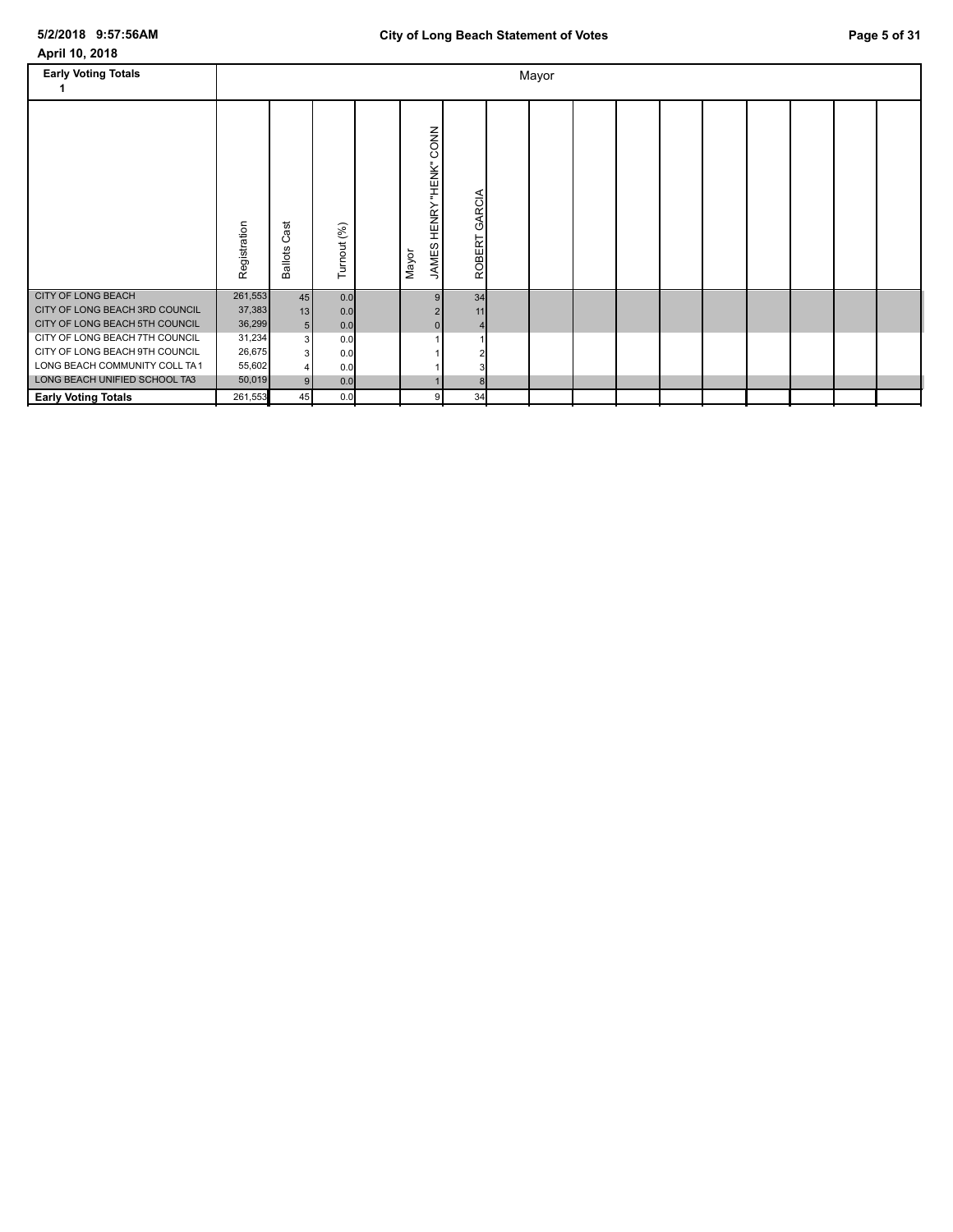CITY OF LONG BEACH 5TH COUNCIL 36,299<br>CITY OF LONG BEACH 7TH COUNCIL 31,234

LONG BEACH COMMUNITY COLL TA1 55,602 4,901 8.8<br>LONG BEACH UNIFIED SCHOOL TA3 50,019 3,613 7.2

CITY OF LONG BEACH 261,553 28,713 11.0 5570 21838 CITY OF LONG BEACH 3RD COUNCIL 37,383 6,831 18.3 1017 5475<br>CITY OF LONG BEACH 5TH COUNCIL 36,299 5,991 16.5 1400 4123

CITY OF LONG BEACH 7TH COUNCIL 31,234 3,786 12.1 721 2920<br>CITY OF LONG BEACH 9TH COUNCIL 26,675 1,620 6.1 312 1251 CITY OF LONG BEACH 9TH COUNCIL  $\begin{bmatrix} 26,675 & 1,620 \\ 55,602 & 4,901 \end{bmatrix}$  6.1 312 1251 3733

LONG BEACH UNIFIED SCHOOL TA3 50,019 3,613 7.2 718 718 2812 **Absentee Totals** 261,553 28,713 11.0 5570 21838

|                                          |              |                                |             | $1.31$ and $2.41$ and $2.41$ and $2.41$ and $2.41$ and $2.41$ and $2.41$ and $2.41$ and $2.41$ and $2.41$ and $2.41$ and $2.41$ and $2.41$ and $2.41$ and $2.41$ and $2.41$ and $2.41$ and $2.41$ and $2.41$ and $2.41$ and |                  |       |  |  |  |  |
|------------------------------------------|--------------|--------------------------------|-------------|-----------------------------------------------------------------------------------------------------------------------------------------------------------------------------------------------------------------------------|------------------|-------|--|--|--|--|
| April 10, 2018<br><b>Absentee Totals</b> |              |                                |             |                                                                                                                                                                                                                             |                  | Mayor |  |  |  |  |
|                                          | Registration | ä<br>$\circ$<br><b>Ballots</b> | Turnout (%) | CONN<br>HENRY "HENK"<br><b>JAMES</b><br>Mayor                                                                                                                                                                               | GARCIA<br>ROBERT |       |  |  |  |  |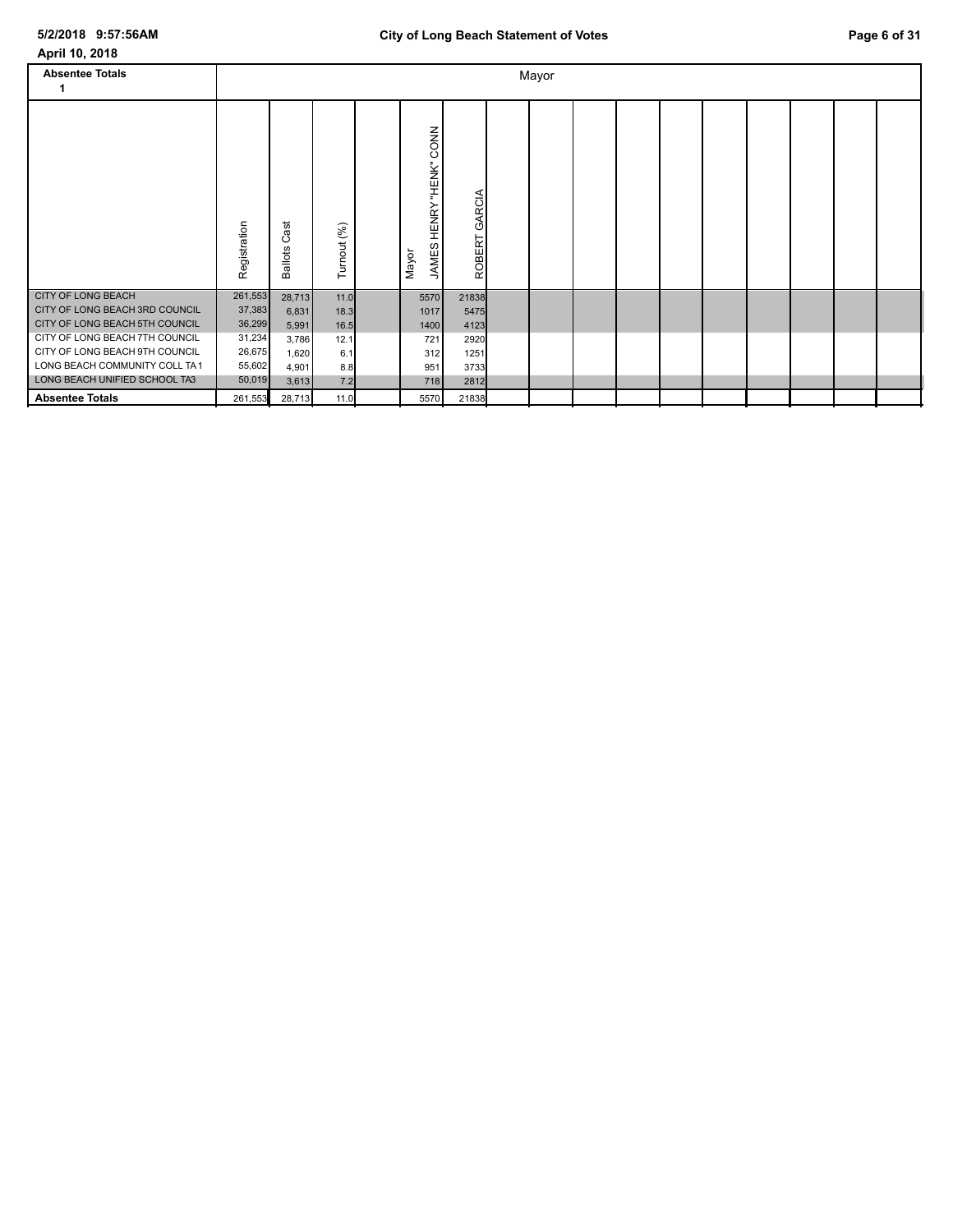| April 10, 2018                                                  |                  |                            |             |                                        |                  |       |  |  |  |  |
|-----------------------------------------------------------------|------------------|----------------------------|-------------|----------------------------------------|------------------|-------|--|--|--|--|
| <b>Grand Totals</b><br>1                                        |                  |                            |             |                                        |                  | Mayor |  |  |  |  |
|                                                                 | Registration     | ast<br>ပ<br><b>Ballots</b> | Turnout (%) | CONN<br>HENRY "HENK"<br>JAMES<br>Mayor | GARCIA<br>ROBERT |       |  |  |  |  |
| <b>CITY OF LONG BEACH</b>                                       | 261,553          | 41,415                     | 15.8        | 8379                                   | 31112            |       |  |  |  |  |
| CITY OF LONG BEACH 3RD COUNCIL                                  | 37,383           | 9,185                      | 24.6        | 1401                                   | 7353             |       |  |  |  |  |
| CITY OF LONG BEACH 5TH COUNCIL                                  | 36,299           | 9,298                      | 25.6        | 2202                                   | 6349             |       |  |  |  |  |
| CITY OF LONG BEACH 7TH COUNCIL                                  | 31,234           | 6,040                      | 19.3        | 1179                                   | 4631             |       |  |  |  |  |
| CITY OF LONG BEACH 9TH COUNCIL<br>LONG BEACH COMMUNITY COLL TA1 | 26,675           | 2,518                      | 9.4         | 503                                    | 1931             |       |  |  |  |  |
| LONG BEACH UNIFIED SCHOOL TA3                                   | 55,602<br>50,019 | 7,478                      | 13.4        | 1474                                   | 5683             |       |  |  |  |  |
|                                                                 |                  | 5,153                      | 10.3        | 1096                                   | 3918             |       |  |  |  |  |
| <b>Early Voting Totals</b><br><b>Absentee Totals</b>            | 261,553          | 45                         | 0.0<br>11.0 | 9                                      | 34               |       |  |  |  |  |
|                                                                 | 261,553          | 28,713                     |             | 5570                                   | 21838            |       |  |  |  |  |
| <b>Election Day Totals</b>                                      | 261,553          | 12,657                     | 4.8         | 2800                                   | 9240             |       |  |  |  |  |
| <b>Grand Totals</b>                                             | 261,553          | 41,415                     | 15.8        | 8379                                   | 31112            |       |  |  |  |  |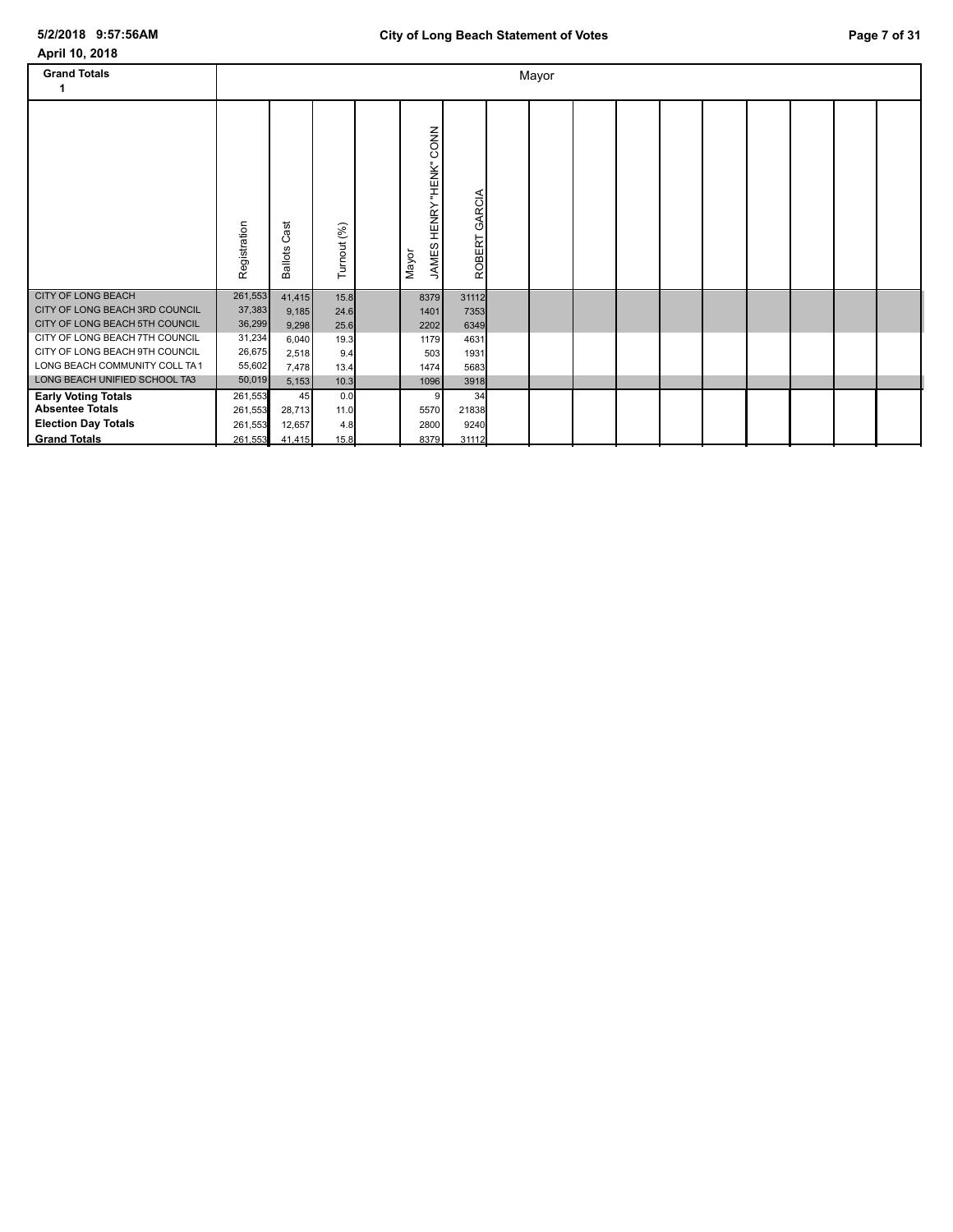| $\mathbf{2}$                                                                       |                                  |                          |                              |                                                                     |                          |                              | Council Member, District 3 |  |  |  |  |
|------------------------------------------------------------------------------------|----------------------------------|--------------------------|------------------------------|---------------------------------------------------------------------|--------------------------|------------------------------|----------------------------|--|--|--|--|
|                                                                                    | Registration                     | <b>Ballots Cast</b>      | Turnout (%)                  | S<br><b>SAVIN</b><br>Council Member, District<br>"ROB"<br>ROBERT D. | SUZIE PRICE              | GORDANA KAJER                |                            |  |  |  |  |
| 3850048A<br>3850183A<br>3850184A                                                   | 954<br>1,466<br>1,496            | 183<br>255<br>293        | 19.2<br>17.4<br>19.6         | $17\,$<br>25<br>22                                                  | 133<br>181<br>212        | 30<br>40<br>50               |                            |  |  |  |  |
| 3850215B<br>3850222A<br>3850223A                                                   | 1,491<br>1,584<br>1,701          | 436<br>381<br>410        | 29.2<br>24.7<br>24.1         | 47<br>22<br>31                                                      | 326<br>298<br>300        | 51<br>54<br>72               |                            |  |  |  |  |
| 3850254A<br>3850255A<br>3850259A<br>3850262A                                       | 1,805<br>1,903<br>1,255<br>1,631 | 607<br>558<br>394        | 33.6<br>29.3<br>31.4         | $38\,$<br>47<br>$20\,$                                              | 510<br>446<br>321        | 53<br>56<br>48               |                            |  |  |  |  |
| 3850270A<br>3850271A<br>3850272A                                                   | 1,497<br>1,373<br>1,726          | 517<br>283<br>318<br>372 | 31.7<br>18.9<br>23.2<br>21.6 | 22<br>25<br>26<br>30                                                | 423<br>205<br>250<br>295 | 67<br>45<br>34<br>39         |                            |  |  |  |  |
| 3850275A<br>3850280A<br>3850285A                                                   | 1,608<br>1,207<br>1,110          | 441<br>428<br>301        | 27.4<br>35.5<br>27.1         | 35<br>60<br>31                                                      | 357<br>328<br>230        | 40<br>34<br>37               |                            |  |  |  |  |
| 3850287A<br>3850294A<br>3850309A                                                   | 1,975<br>1,804<br>1,572          | 484<br>357<br>443        | 24.5<br>19.8<br>28.2         | 45<br>57<br>41                                                      | 355<br>242<br>335        | 79<br>47<br>57               |                            |  |  |  |  |
| 3850324A<br>3850445A<br>3850481A                                                   | 1,352<br>1,165<br>952            | 302<br>352<br>245        | 22.3<br>30.2<br>25.7         | 28<br>33<br>16                                                      | 218<br>290<br>198        | 52<br>25<br>29               |                            |  |  |  |  |
| 3850533A<br>3850620A<br>3850645A                                                   | 1,685<br>1,150<br>855            | 395<br>121<br>13         | 23.4<br>10.5<br>1.5          | 34<br>8<br>$\mathbf 0$                                              | 279<br>87<br>13          | 68<br>23<br>$\overline{0}$   |                            |  |  |  |  |
| 3850688A<br>3850338A                                                               | 1,063<br>3                       | 296<br>$\mathbf 0$       | 27.8<br>0.0                  | 30<br>$\pmb{0}$                                                     | 226<br>$\mathbf 0$       | 34<br>$\mathsf{O}\xspace$    |                            |  |  |  |  |
| <b>Early Voting Totals</b><br><b>Absentee Totals</b><br><b>Election Day Totals</b> | 37,383<br>37,383<br>37,383       | 13<br>6,831<br>2,341     | 0.0<br>18.3<br>6.3           | $\overline{1}$<br>618<br>171                                        | 12<br>5270<br>1776       | $\overline{0}$<br>806<br>358 |                            |  |  |  |  |
| <b>Grand Totals</b>                                                                | 37,383                           | 9,185                    | 24.6                         | 790                                                                 | 7058                     | 1164                         |                            |  |  |  |  |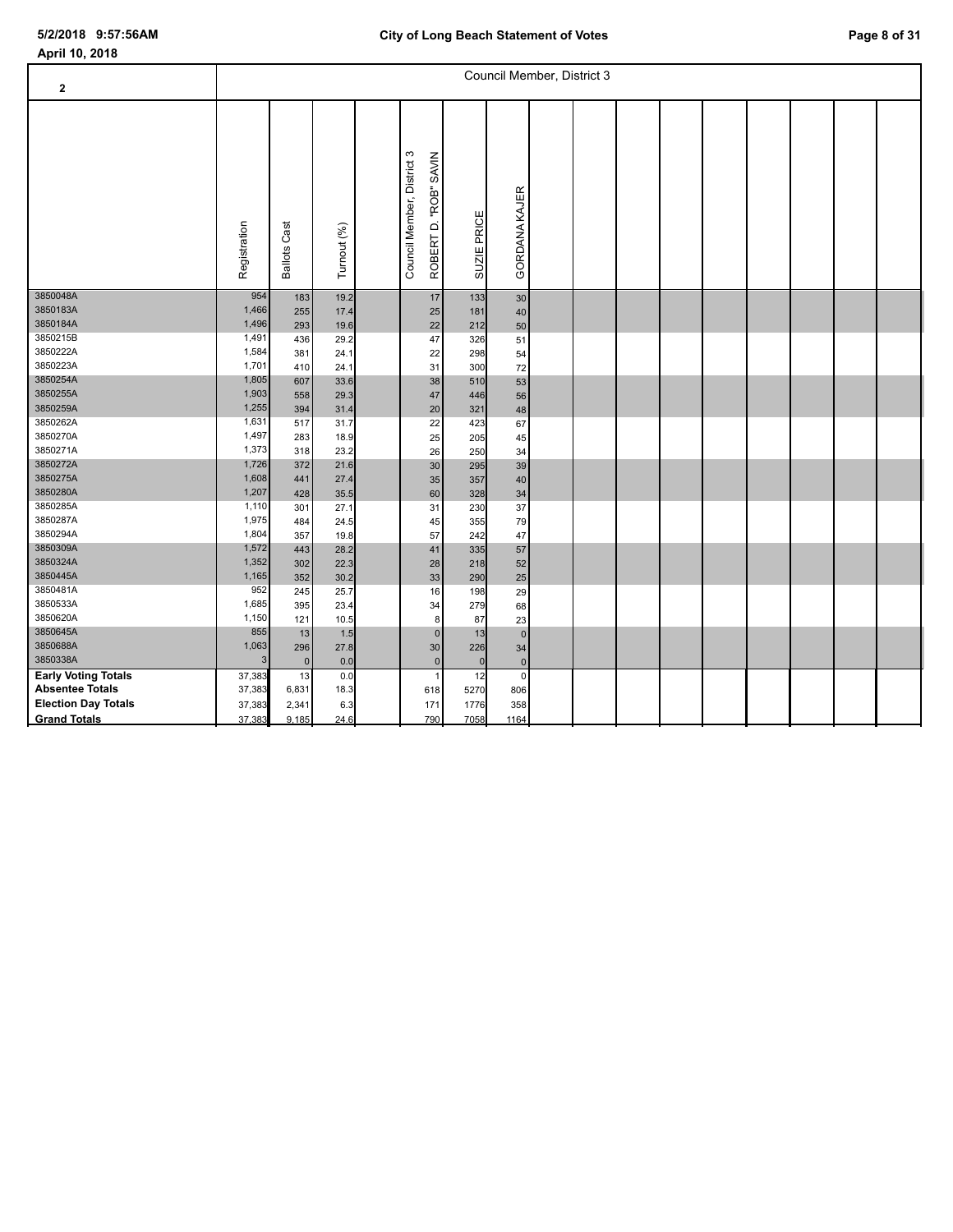| April 10, 2018                                              |                  |                     |             |                            |                       |                    |                                       |                            |  |  |  |  |
|-------------------------------------------------------------|------------------|---------------------|-------------|----------------------------|-----------------------|--------------------|---------------------------------------|----------------------------|--|--|--|--|
| <b>Early Voting Totals</b>                                  |                  |                     |             |                            |                       |                    |                                       | Council Member, District 3 |  |  |  |  |
| $\mathbf{2}$                                                |                  |                     |             |                            |                       |                    |                                       |                            |  |  |  |  |
|                                                             | Registration     | <b>Ballots Cast</b> | Turnout (%) | Council Member, District 3 | ROBERT D. "ROB" SAVIN | <b>SUZIE PRICE</b> | GORDANA KAJER                         |                            |  |  |  |  |
| <b>CITY OF LONG BEACH</b><br>CITY OF LONG BEACH 3RD COUNCIL | 37,383<br>37,383 | 13<br>13            | 0.0<br>0.0  |                            |                       | 12<br>12           | $\mathsf{O}\xspace$<br>$\overline{0}$ |                            |  |  |  |  |
| <b>Early Voting Totals</b><br>$\mathbf{2}$                  |                  |                     |             |                            |                       |                    |                                       | Council Member, District 3 |  |  |  |  |
|                                                             | Registration     | <b>Ballots Cast</b> | Turnout (%) | Council Member, District 3 | ROBERT D. "ROB" SAVIN | SUZIE PRICE        | GORDANA KAJER                         |                            |  |  |  |  |
| <b>Early Voting Totals</b>                                  | 37,383           | 13                  | 0.0         |                            |                       | 12                 | $\mathbf{0}$                          |                            |  |  |  |  |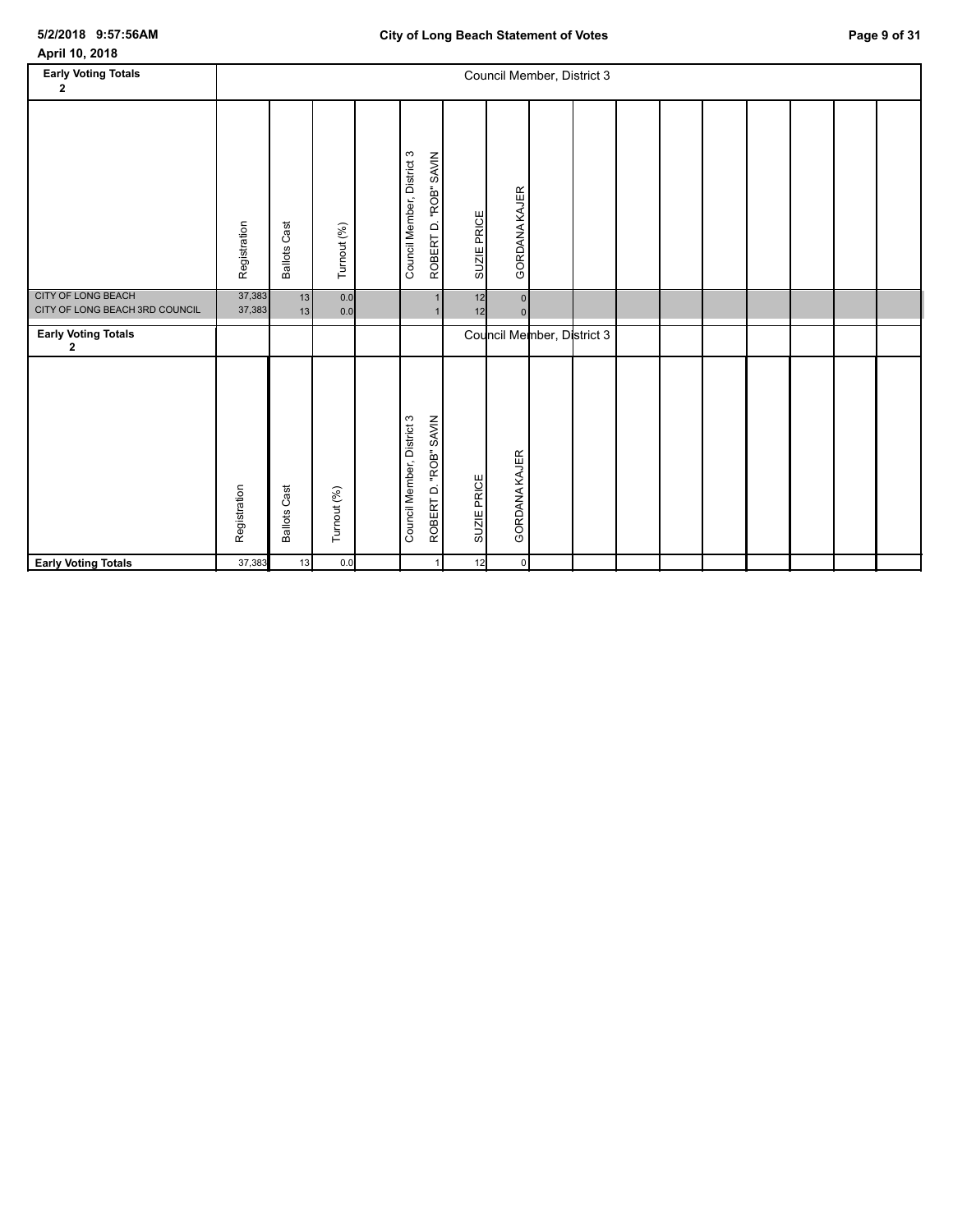| April 10, 2018                                              |                  |                     |              |                                                     |                    |               |                            |  |  |  |  |
|-------------------------------------------------------------|------------------|---------------------|--------------|-----------------------------------------------------|--------------------|---------------|----------------------------|--|--|--|--|
| <b>Absentee Totals</b>                                      |                  |                     |              |                                                     |                    |               | Council Member, District 3 |  |  |  |  |
| $\mathbf 2$                                                 |                  |                     |              |                                                     |                    |               |                            |  |  |  |  |
|                                                             | Registration     | <b>Ballots Cast</b> | Turnout (%)  | Council Member, District 3<br>ROBERT D. "ROB" SAVIN | <b>SUZIE PRICE</b> | GORDANA KAJER |                            |  |  |  |  |
| <b>CITY OF LONG BEACH</b><br>CITY OF LONG BEACH 3RD COUNCIL | 37,383<br>37,383 | 6,831<br>6,831      | 18.3<br>18.3 | 618<br>618                                          | 5270<br>5270       | 806<br>806    |                            |  |  |  |  |
|                                                             |                  |                     |              |                                                     |                    |               |                            |  |  |  |  |
| <b>Absentee Totals</b><br>$\mathbf{2}$                      |                  |                     |              |                                                     |                    |               | Council Member, District 3 |  |  |  |  |
|                                                             | Registration     | <b>Ballots Cast</b> | Turnout (%)  | Council Member, District 3<br>ROBERT D. "ROB" SAVIN | <b>SUZIE PRICE</b> | GORDANA KAJER |                            |  |  |  |  |
| <b>Absentee Totals</b>                                      | 37,383           | 6,831               | 18.3         | 618                                                 | 5270               | 806           |                            |  |  |  |  |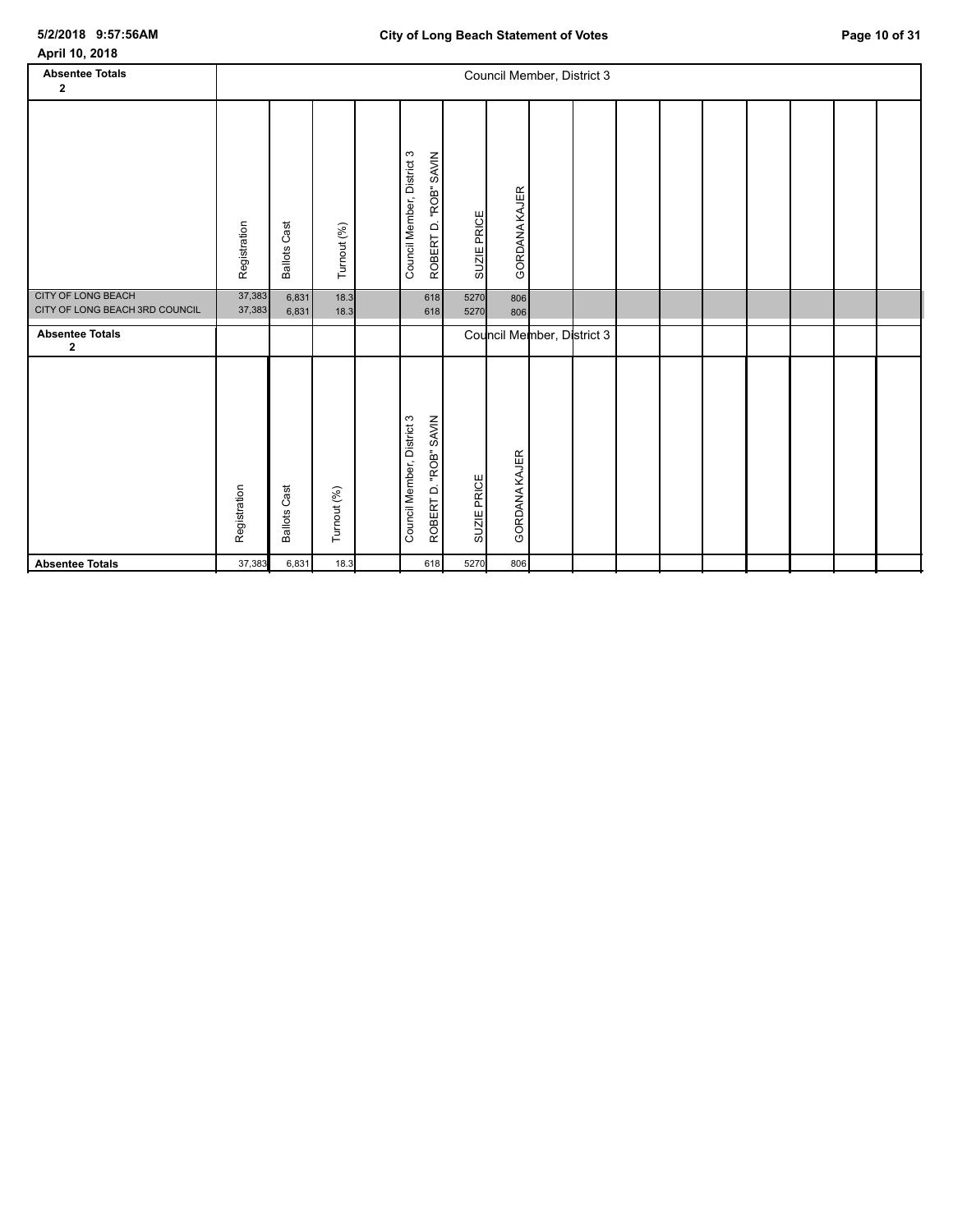| April 10, 2018                                                                                            |                                      |                               |                            |                                                                           |                            |                                      |                            |  |  |  |  |
|-----------------------------------------------------------------------------------------------------------|--------------------------------------|-------------------------------|----------------------------|---------------------------------------------------------------------------|----------------------------|--------------------------------------|----------------------------|--|--|--|--|
| <b>Grand Totals</b><br>2                                                                                  |                                      |                               |                            |                                                                           |                            |                                      | Council Member, District 3 |  |  |  |  |
|                                                                                                           | Registration                         | Cast<br><b>Ballots</b>        | Turnout (%)                | ത<br><b>SAVIN</b><br>District:<br>"ROB"<br>Council Member,<br>۵<br>ROBERT | PRICE<br><b>SUZIE</b>      | GORDANA KAJER                        |                            |  |  |  |  |
| <b>CITY OF LONG BEACH</b><br>CITY OF LONG BEACH 3RD COUNCIL                                               | 37,383<br>37,383                     | 9,185<br>9,185                | 24.6<br>24.6               | 790<br>790                                                                | 7058<br>7058               | 1164<br>1164                         |                            |  |  |  |  |
| <b>Early Voting Totals</b><br><b>Absentee Totals</b><br><b>Election Day Totals</b><br><b>Grand Totals</b> | 37,383<br>37,383<br>37,383<br>37,383 | 13<br>6,831<br>2,341<br>9,185 | 0.0<br>18.3<br>6.3<br>24.6 | 618<br>171<br>790                                                         | 12<br>5270<br>1776<br>7058 | $\overline{0}$<br>806<br>358<br>1164 |                            |  |  |  |  |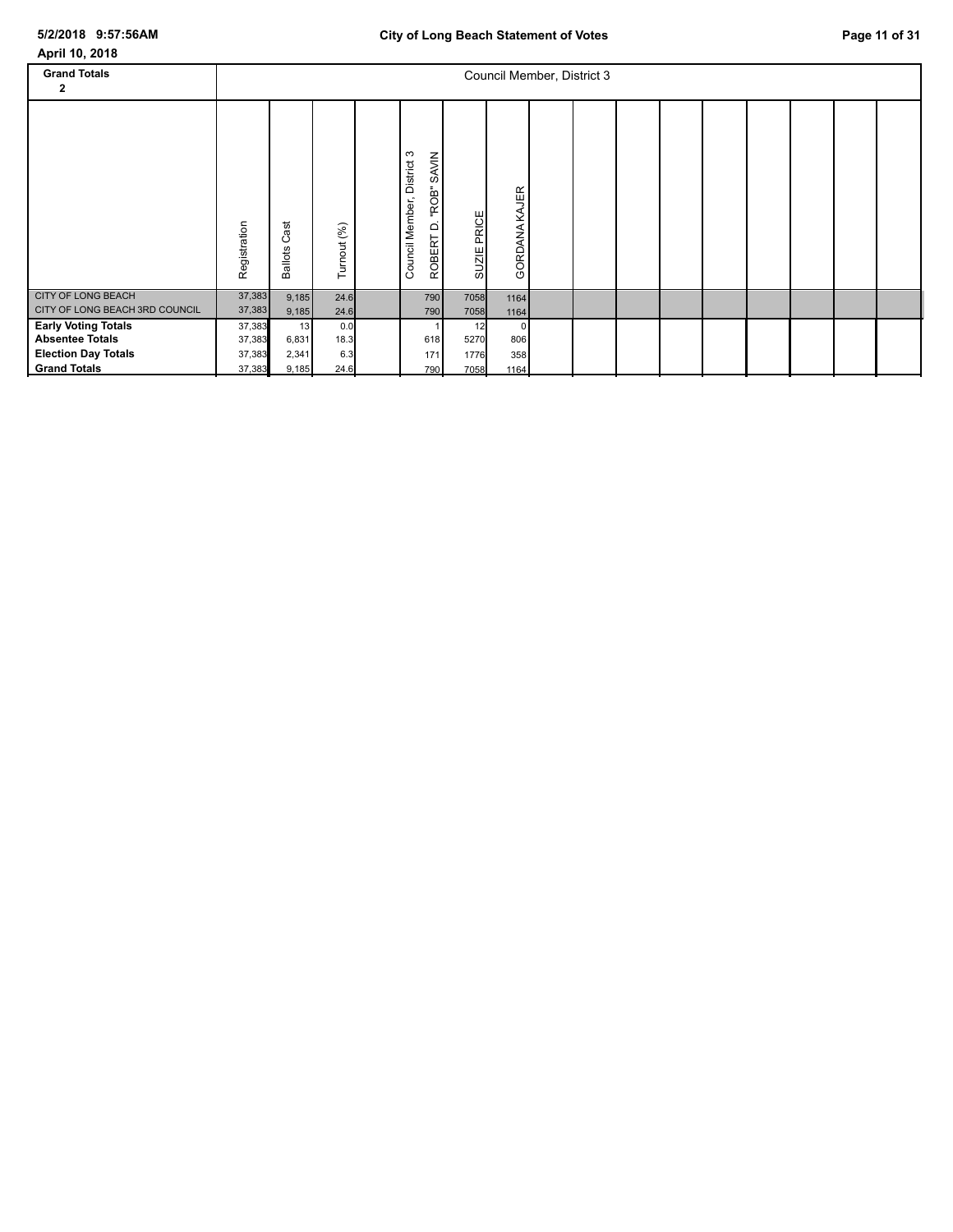| 3                          |                |                     |              |                                                 |                              |                | Council Member, District 5 |  |  |  |  |
|----------------------------|----------------|---------------------|--------------|-------------------------------------------------|------------------------------|----------------|----------------------------|--|--|--|--|
|                            | Registration   | <b>Ballots Cast</b> | Turnout (%)  | Ю<br>Council Member, District<br>CORLISS G. LEE | JOHN W. OSBORN               | RICH DINES     | STACY MUNGO                |  |  |  |  |
| 3850045D<br>3850065A       | 970<br>964     | 120                 | 12.4         | 34                                              | 5                            | 40             | 40<br>123                  |  |  |  |  |
| 3850067A                   | 1,488          | 264<br>459          | 27.4<br>30.8 | 87<br>80                                        | $\overline{7}$<br>18         | 43<br>125      | 228                        |  |  |  |  |
| 3850295A                   | 1,543          | 386                 | 25.0         | 72                                              | 14                           | 119            | 167                        |  |  |  |  |
| 3850316A<br>3850328A       | 1,352<br>1,317 | 367                 | 27.1         | 87                                              | 14                           | 66             | 197                        |  |  |  |  |
| 3850337A                   | 1,544          | 334<br>467          | 25.4<br>30.2 | 57<br>$80\,$                                    | 17<br>18                     | 95<br>171      | 162<br>186                 |  |  |  |  |
| 3850346A                   | 1,677          | 410                 | 24.4         | $72\,$                                          | 16                           | 138            | 182                        |  |  |  |  |
| 3850348B                   | 1,419          | 371                 | 26.1         | 67                                              | 10                           | 162            | 128                        |  |  |  |  |
| 3850355A                   | 1,506          | 445                 | 29.5         | 101                                             | 13                           | 159            | 167                        |  |  |  |  |
| 3850356A<br>3850363A       | 980<br>1,354   | 226                 | 23.1         | 51                                              | 21                           | 76             | 76                         |  |  |  |  |
| 3850366C                   | 1,255          | 348<br>269          | 25.7<br>21.4 | 53<br>51                                        | 12<br>13                     | 72<br>81       | 206<br>117                 |  |  |  |  |
| 3850367A                   | 1,002          | 242                 | 24.2         | 44                                              | $\overline{7}$               | 78             | 111                        |  |  |  |  |
| 3850371A                   | 1,821          | 445                 | 24.4         | $72\,$                                          | 16                           | 126            | 227                        |  |  |  |  |
| 3850372A                   | 1,452          | 415                 | 28.6         | 133                                             | $\overline{7}$               | 98             | 174                        |  |  |  |  |
| 3850373A<br>3850374A       | 1,212          | 315                 | 26.0         | 37                                              | 12                           | 162            | 103                        |  |  |  |  |
| 3850378A                   | 1,439<br>1,278 | 377<br>223          | 26.2<br>17.4 | 47<br>39                                        | 18<br>$5\phantom{.0}$        | 132<br>76      | 176<br>102                 |  |  |  |  |
| 3850447A                   | 1,604          | 470                 | 29.3         | 45                                              | 20                           | 76             | 326                        |  |  |  |  |
| 3850539A                   | 1,512          | 430                 | 28.4         | 59                                              | 21                           | 144            | 194                        |  |  |  |  |
| 3850632A                   | 1,298          | 327                 | 25.2         | 86                                              | 9                            | 89             | 141                        |  |  |  |  |
| 3850636A                   | 1,431          | 343                 | 24.0         | 64                                              | 12                           | 79             | 182                        |  |  |  |  |
| 3850637D<br>3850639A       | 929<br>1,489   | 225                 | 24.2         | 50                                              | 18                           | 48             | 107<br>172                 |  |  |  |  |
| 3850648A                   | 1,499          | 398<br>452          | 26.7<br>30.2 | 72<br>62                                        | 12<br>18                     | 133<br>87      | 281                        |  |  |  |  |
| 3850650A                   | 874            | 155                 | 17.7         | 15                                              | $\overline{9}$               | 17             | 107                        |  |  |  |  |
| 3850045A                   | 90             | 15                  | 16.7         |                                                 | $\sqrt{2}$<br>$\overline{1}$ | $\overline{0}$ | 9                          |  |  |  |  |
| <b>Early Voting Totals</b> | 36,299         | $\,$ 5 $\,$         | 0.0          |                                                 | $\mathbf{1}$<br>$\pmb{0}$    | $\overline{2}$ | $\overline{2}$             |  |  |  |  |
| <b>Absentee Totals</b>     | 36,299         | 5,991               | 16.5         | 995                                             | 300                          | 1627           | 2966                       |  |  |  |  |
| <b>Election Day Totals</b> | 36,299         | 3,302               | 9.1          | 723                                             | 63                           | 1063           | 1423                       |  |  |  |  |
| <b>Grand Totals</b>        | 36,299         | 9,298               | 25.6         | 1719                                            | 363                          | 2692           | 4391                       |  |  |  |  |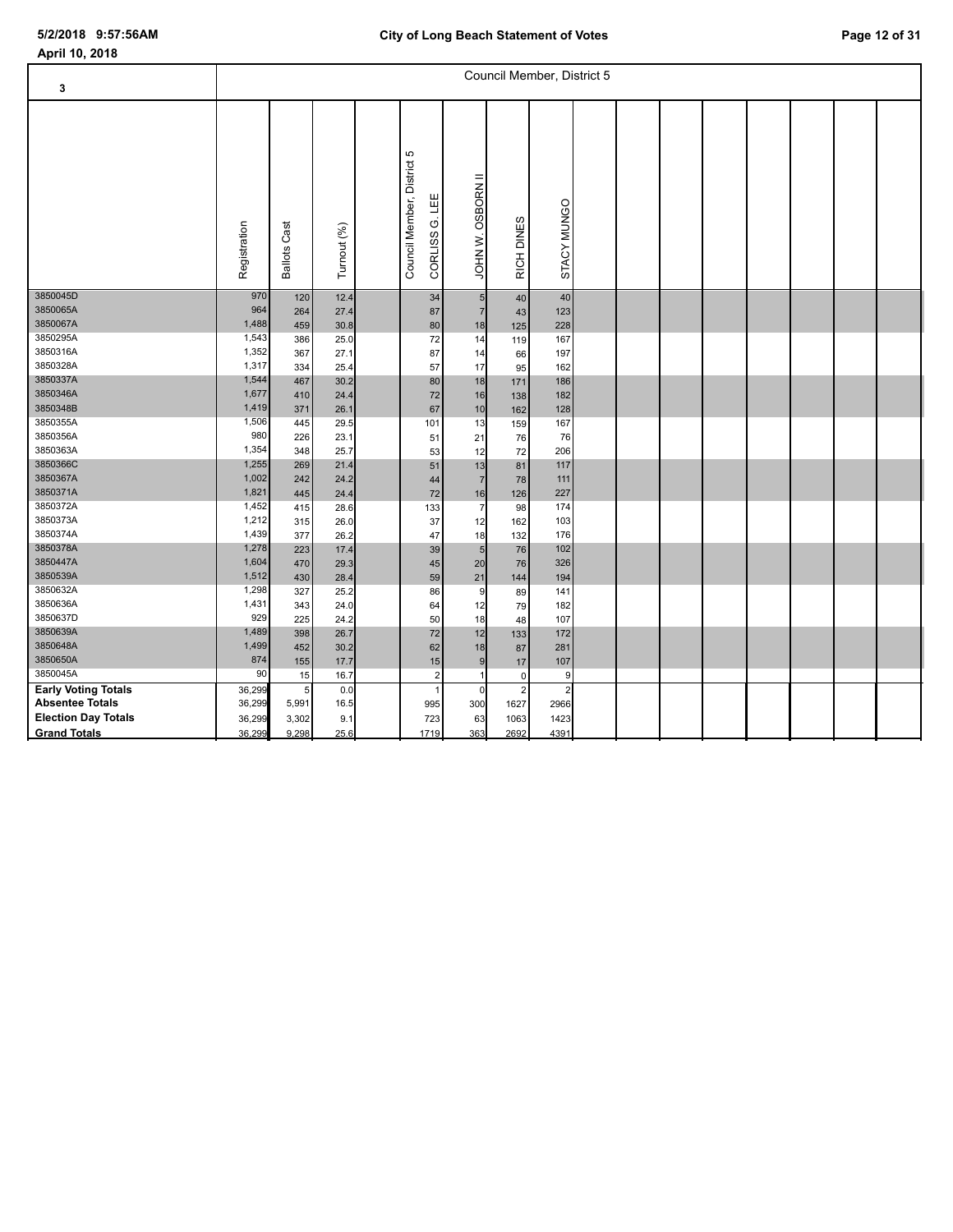| <b>Early Voting Totals</b><br>3                      |                  |                                  |             |                                  |                   |                   |            | Council Member, District 5 |  |  |
|------------------------------------------------------|------------------|----------------------------------|-------------|----------------------------------|-------------------|-------------------|------------|----------------------------|--|--|
|                                                      | Registration     | Cast<br>Ballots                  | Turnout (%) | S<br>District<br>Council Member, | 出<br>Ö<br>CORLISS | JOHN W. OSBORN II | RICH DINES | STACY MUNGO                |  |  |
| CITY OF LONG BEACH<br>CITY OF LONG BEACH 5TH COUNCIL | 36,299<br>36,299 | 5 <sub>5</sub><br>5 <sub>l</sub> | 0.0<br>0.0  |                                  |                   |                   |            |                            |  |  |
| <b>Early Voting Totals</b><br>3                      |                  |                                  |             |                                  |                   |                   |            | Council Member, District 5 |  |  |

| $\ddot{\phantom{0}}$                                 |                  |                            |             |                            |                |                          |                                  |                              |  |  |  |  |
|------------------------------------------------------|------------------|----------------------------|-------------|----------------------------|----------------|--------------------------|----------------------------------|------------------------------|--|--|--|--|
|                                                      | Registration     | <b>Ballots Cast</b>        | Turnout (%) | Council Member, District 5 | CORLISS G. LEE | <b>JOHN W. OSBORN II</b> | RICH DINES                       | STACY MUNGO                  |  |  |  |  |
| CITY OF LONG BEACH<br>CITY OF LONG BEACH 5TH COUNCIL | 36,299<br>36,299 | $5\vert$<br>5 <sup>1</sup> | 0.0<br>0.0  |                            |                | 0 <br>$\mathbf 0$        | $\overline{2}$<br>$\overline{2}$ | $\sqrt{2}$<br>2 <sub>1</sub> |  |  |  |  |
| <b>Early Voting Totals</b><br>3                      |                  |                            |             |                            |                |                          |                                  | Council Member, District 5   |  |  |  |  |
|                                                      | Registration     | <b>Ballots Cast</b>        | Turnout (%) | Council Member, District 5 | CORLISS G. LEE | <b>JOHN W. OSBORN II</b> | RICH DINES                       | <b>STACY MUNGO</b>           |  |  |  |  |
| <b>Early Voting Totals</b>                           | 36,299           | 5 <sub>1</sub>             | 0.0         |                            |                | $\circ$                  | $\overline{2}$                   | $2 \overline{ }$             |  |  |  |  |
|                                                      |                  |                            |             |                            |                |                          |                                  |                              |  |  |  |  |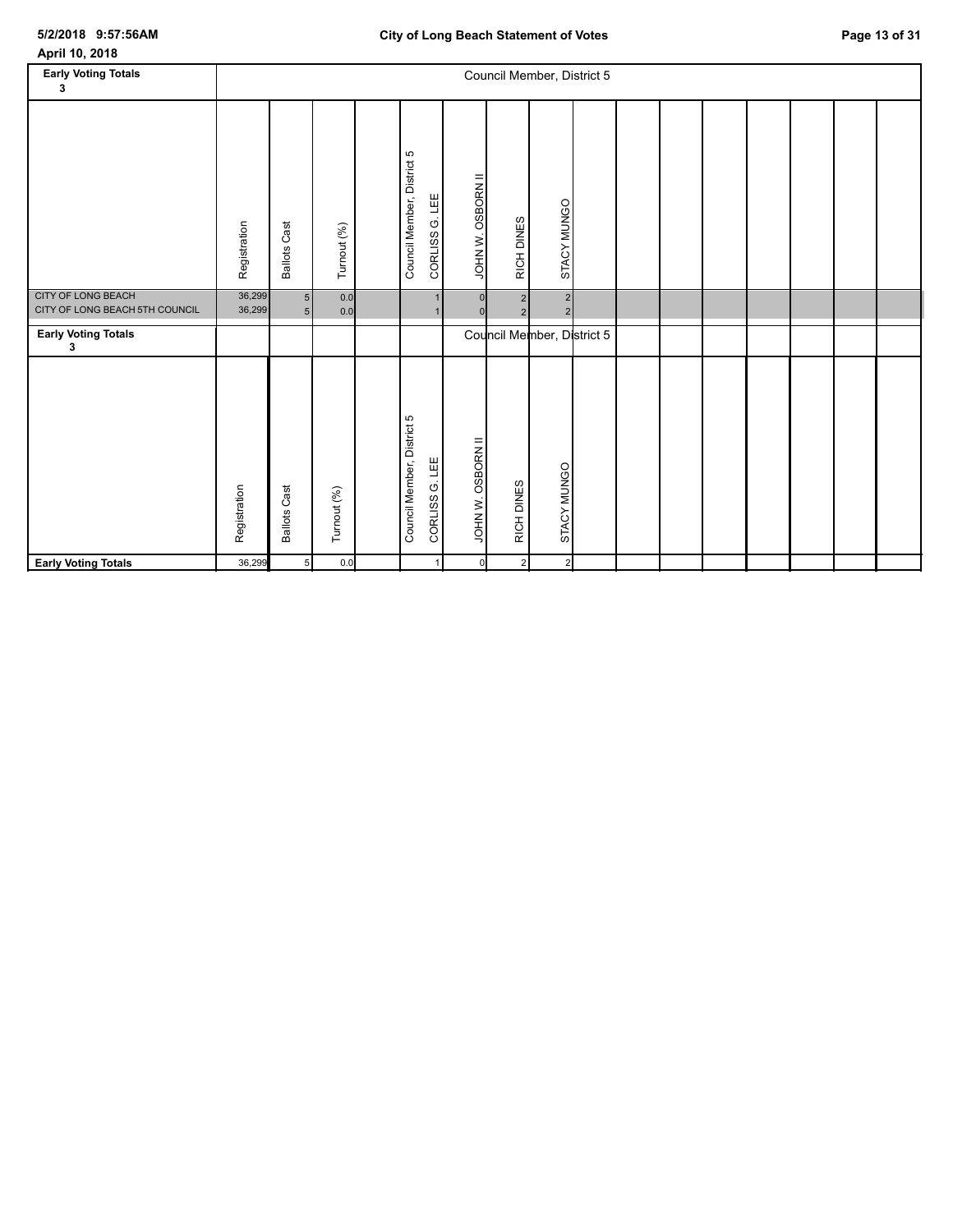| April 10, 2018                                              |                  |                     |              |                                              |                          |              |                            |  |  |  |  |
|-------------------------------------------------------------|------------------|---------------------|--------------|----------------------------------------------|--------------------------|--------------|----------------------------|--|--|--|--|
| <b>Absentee Totals</b>                                      |                  |                     |              |                                              |                          |              | Council Member, District 5 |  |  |  |  |
| 3                                                           |                  |                     |              |                                              |                          |              |                            |  |  |  |  |
|                                                             | Registration     | <b>Ballots Cast</b> | Turnout (%)  | Council Member, District 5<br>CORLISS G. LEE | <b>JOHN W. OSBORN II</b> | RICH DINES   | STACY MUNGO                |  |  |  |  |
| <b>CITY OF LONG BEACH</b><br>CITY OF LONG BEACH 5TH COUNCIL | 36,299<br>36,299 | 5,991<br>5,991      | 16.5<br>16.5 | 995<br>995                                   | 300<br>300               | 1627<br>1627 | 2966<br>2966               |  |  |  |  |
| <b>Absentee Totals</b><br>3                                 |                  |                     |              |                                              |                          |              | Council Member, District 5 |  |  |  |  |
|                                                             | Registration     | <b>Ballots Cast</b> | Turnout (%)  | Council Member, District 5<br>CORLISS G. LEE | <b>JOHN W. OSBORN II</b> | RICH DINES   | STACY MUNGO                |  |  |  |  |
| <b>Absentee Totals</b>                                      | 36,299           | 5,991               | 16.5         | 995                                          | 300                      | 1627         | 2966                       |  |  |  |  |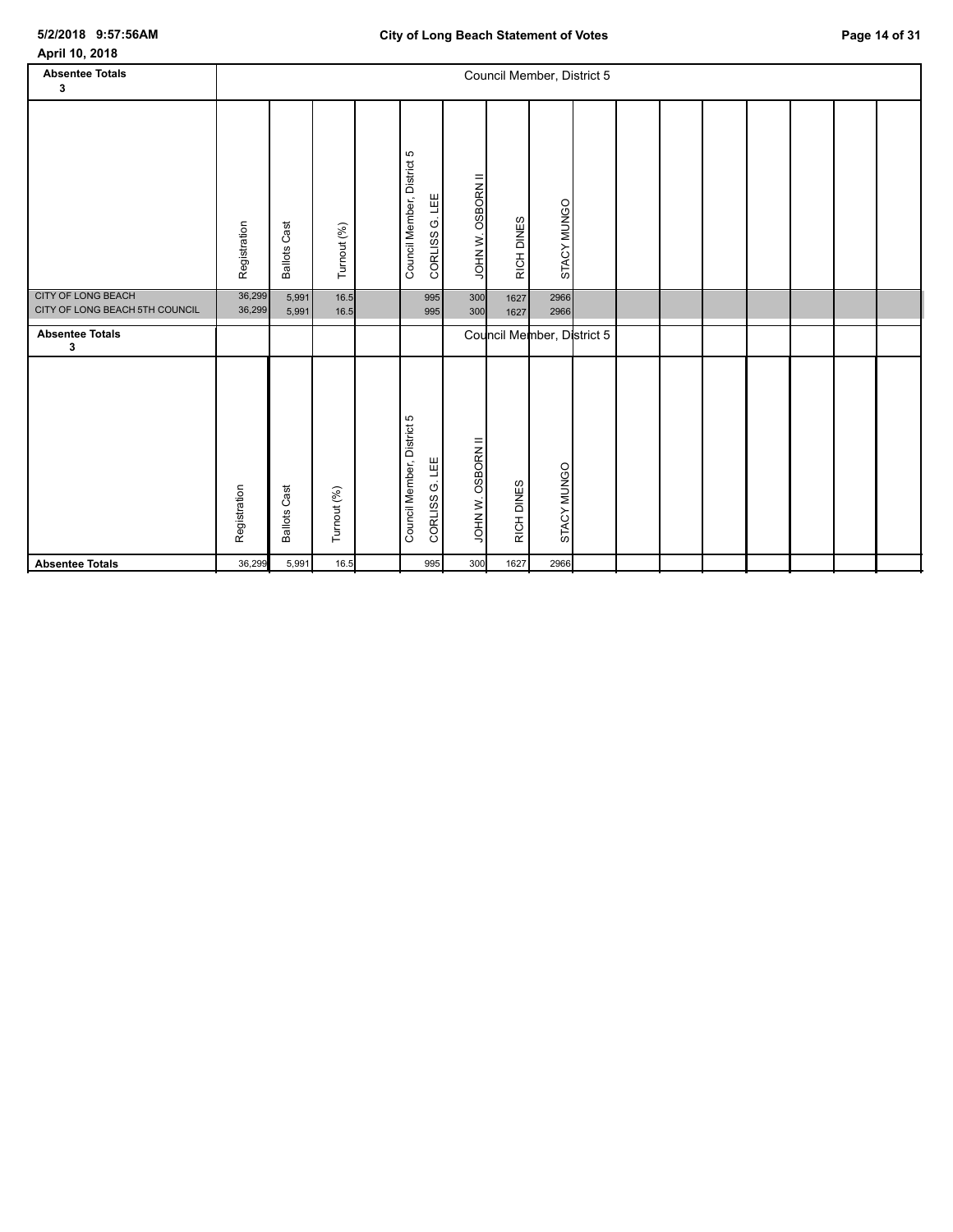| April 10, 2018                                                                                            |                                      |                              |                            |                                                            |                  |                      |                            |  |  |  |  |
|-----------------------------------------------------------------------------------------------------------|--------------------------------------|------------------------------|----------------------------|------------------------------------------------------------|------------------|----------------------|----------------------------|--|--|--|--|
| <b>Grand Totals</b><br>3                                                                                  |                                      |                              |                            |                                                            |                  |                      | Council Member, District 5 |  |  |  |  |
|                                                                                                           | Registration                         | ast<br>ပ<br><b>Ballots</b>   | Turnout (%)                | 5<br>District<br>Ш<br>Council Member,<br>O<br>ၯ<br>CORLISS | <b>DSBORN II</b> | DINES<br><b>RICH</b> | STACY MUNGO                |  |  |  |  |
| <b>CITY OF LONG BEACH</b><br>CITY OF LONG BEACH 5TH COUNCIL                                               | 36,299<br>36,299                     | 9,298<br>9,298               | 25.6<br>25.6               | 1719<br>1719                                               | 363<br>363       | 2692<br>2692         | 4391<br>4391               |  |  |  |  |
| <b>Early Voting Totals</b><br><b>Absentee Totals</b><br><b>Election Day Totals</b><br><b>Grand Totals</b> | 36,299<br>36,299<br>36,299<br>36,299 | 5<br>5,991<br>3,302<br>9,298 | 0.0<br>16.5<br>9.1<br>25.6 | 995<br>723<br>1719                                         | 300<br>63<br>363 | 1627<br>1063<br>2692 | 2966<br>1423<br>4391       |  |  |  |  |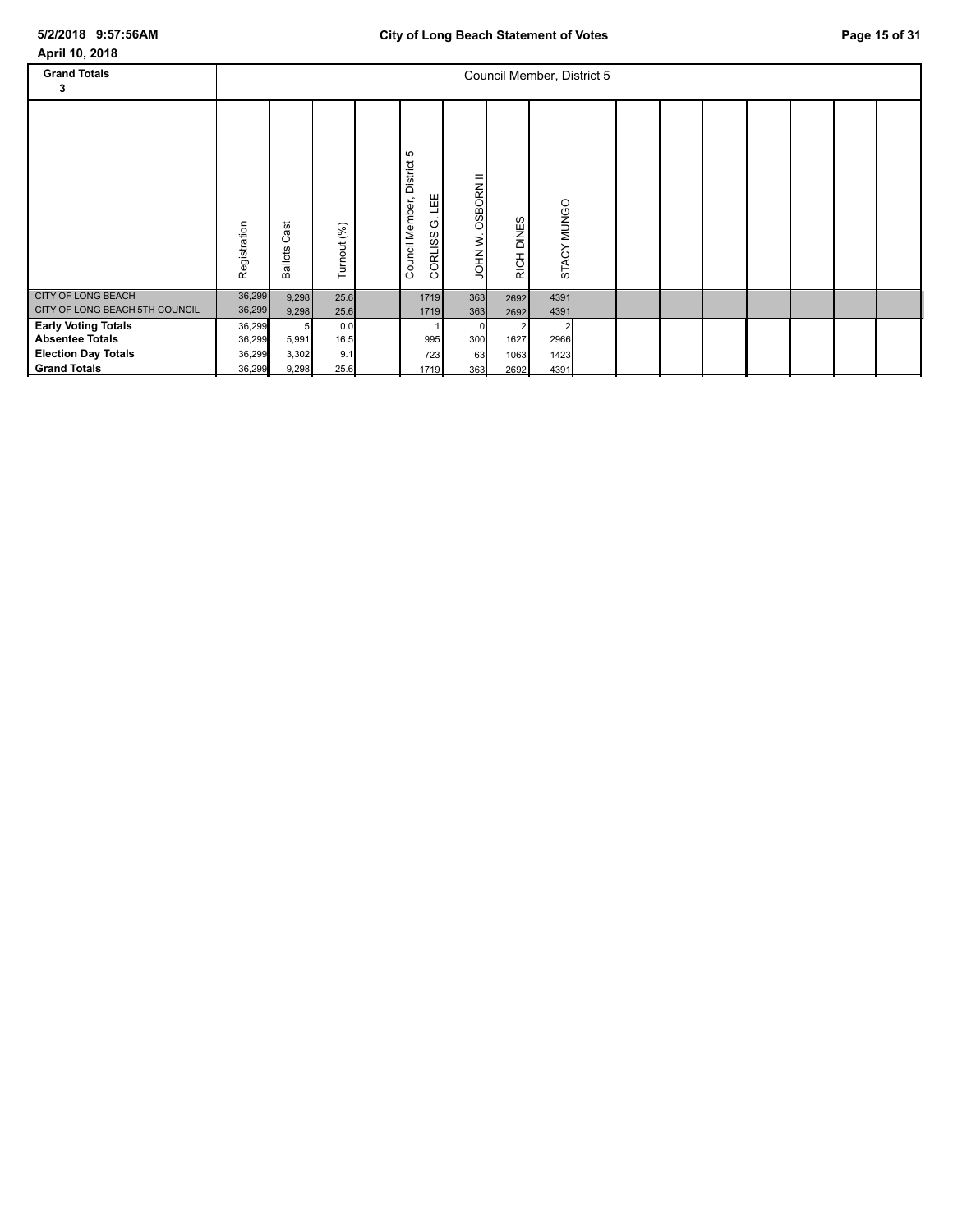| 4                          |              |                        |              |                                                 |                                                    |              | Council Member, District 7 |                              |  |  |  |  |
|----------------------------|--------------|------------------------|--------------|-------------------------------------------------|----------------------------------------------------|--------------|----------------------------|------------------------------|--|--|--|--|
|                            | Registration | Cast<br><b>Ballots</b> | Turnout (%)  | Ľ<br>Council Member, District<br>ROBERTO URANGA | <b>DELACRUZ</b><br>o,<br><b>OSCAR</b>              | JARED MILRAD | KEVIN SHIN                 | SERENO<br>CHRIS <sub>S</sub> |  |  |  |  |
| 3850036A<br>3850044D       | 980<br>1,104 | 219                    | 22.3         | 113                                             | $\overline{\mathbf{c}}$                            | 51           | 50<br>50                   | $\overline{1}$               |  |  |  |  |
| 3850071A                   | 936          | 372<br>214             | 33.7<br>22.9 | 136<br>93                                       | 6<br>$\overline{\mathbf{c}}$                       | 168<br>70    | 46                         | $6 \mid$<br>0                |  |  |  |  |
| 3850076A                   | 998          | 188                    | 18.8         | 88                                              | 4                                                  | 60           | 34                         | $\mathbf 2$                  |  |  |  |  |
| 3850082A                   | 1,318        | 378                    | 28.7         | 145                                             | 1                                                  | 170          | 55                         | $\overline{\mathbf{c}}$      |  |  |  |  |
| 3850084A                   | 1,464        | 395                    | 27.0         | 130                                             |                                                    | 192          | 64                         | 4                            |  |  |  |  |
| 3850085B                   | 1,536        | 542                    | 35.3         | 176                                             | $\boldsymbol{9}$                                   | 258          | 74                         | $\,6\,$                      |  |  |  |  |
| 3850092A                   | 1,023        | 178                    | 17.4         | 98                                              | 3                                                  | 42           | 33                         | $\overline{0}$               |  |  |  |  |
| 3850097A                   | 1,017        | 112                    | 11.0         | 73                                              | $\mathbf 6$                                        | 5            | 24                         | $\mathbf{1}$                 |  |  |  |  |
| 3850099A                   | 1,157        | 198                    | 17.1         | 129                                             | $\overline{7}$                                     | 42           | 19                         | 0                            |  |  |  |  |
| 3850100A                   | 883          | 121                    | 13.7         | 66                                              | 4                                                  | 28           | 19                         | 3 <sup>1</sup>               |  |  |  |  |
| 3850101A                   | 1,044        | 145                    | 13.9         | 93                                              | 11                                                 | 16           | 23                         | $\mathbf{1}$                 |  |  |  |  |
| 3850103A                   | 1,133        | 174                    | 15.4         | 114                                             | $\overline{4}$                                     | 30           | 21                         | $\overline{\mathbf{c}}$      |  |  |  |  |
| 3850120A                   | 1,021        | 239                    | 23.4         | 125                                             | $\overline{\mathbf{r}}$                            | 59           | 45                         | $\mathbf{1}$                 |  |  |  |  |
| 3850190A                   | 861          | 129                    | 15.0         | 78                                              | $\overline{5}$                                     | 17           | 20                         | 5 <sup>1</sup>               |  |  |  |  |
| 3850323A                   | 561          | 37                     | 6.6          | 21                                              |                                                    | 5            | 8                          | 0                            |  |  |  |  |
| 3850333A                   | 1,610        | 217                    | 13.5         | 79                                              | 73                                                 | 33           | 27                         | 1                            |  |  |  |  |
| 3850384A                   | 967          | 143                    | 14.8         | 89                                              | 4                                                  | 30           | 16                         | 0                            |  |  |  |  |
| 3850400A                   | 1,053        | 146                    | 13.9         | 88                                              | 11                                                 | 29           | 16                         | $\sqrt{2}$                   |  |  |  |  |
| 3850517A                   | 851          | 123                    | 14.5         | 61                                              | $6\phantom{1}$                                     | 31           | 20                         | $\overline{2}$               |  |  |  |  |
| 3850530A<br>3850558B       | 869<br>1,145 | 144                    | 16.6         | 62                                              | $\overline{7}$                                     | 34           | 36                         | $\overline{1}$               |  |  |  |  |
| 3850559B                   | 1,257        | 215                    | 18.8         | 85                                              | $\overline{\mathbf{c}}$                            | 80           | 43                         | 4                            |  |  |  |  |
| 3850563A                   | 972          | 328<br>220             | 26.1<br>22.6 | 119<br>77                                       | $\overline{\mathbf{3}}$<br>$\overline{\mathbf{c}}$ | 145          | 49<br>31                   | 5 <sup>1</sup><br>5          |  |  |  |  |
| 3850564B                   | 1,075        | 153                    | 14.2         | 88                                              | $\mathsf 3$                                        | 90<br>33     | 23                         | $\mathbf 0$                  |  |  |  |  |
| 3850568A                   | 999          | 238                    | 23.8         | 134                                             | $\overline{5}$                                     | 61           | 30                         | $\overline{2}$               |  |  |  |  |
| 3850572A                   | 1,281        | 202                    | 15.8         | 83                                              | $\mathbf{3}$                                       | 81           | 27                         | $\overline{2}$               |  |  |  |  |
| 3850671A                   | 1,212        | 135                    | 11.1         | 83                                              | 6                                                  | 20           | 22                         | $\mathbf 2$                  |  |  |  |  |
| 3850701A                   | 907          | 135                    | 14.9         | 71                                              | 3                                                  | 24           | 34                         | $\overline{0}$               |  |  |  |  |
| 3850390A                   | $\mathbf 0$  | $\mathbf 0$            | 0.0          | $\mathbf 0$                                     | $\mathbf 0$                                        | $\pmb{0}$    | $\mathbf 0$                | 0                            |  |  |  |  |
| <b>Early Voting Totals</b> | 31,234       | 3                      | 0.0          | $\overline{2}$                                  | $\mathbf 0$                                        |              | $\mathbf 0$                | $\overline{0}$               |  |  |  |  |
| <b>Absentee Totals</b>     | 31,234       | 3,786                  | 12.1         | 1824                                            | 112                                                | 1126         | 609                        | 40                           |  |  |  |  |
| <b>Election Day Totals</b> | 31,234       | 2,251                  | 7.2          | 971                                             | 86                                                 | 777          | 350                        | 20                           |  |  |  |  |
| <b>Grand Totals</b>        | 31,234       | 6,040                  | 19.3         | 2797                                            | 198                                                | 1904         | 959                        | 60                           |  |  |  |  |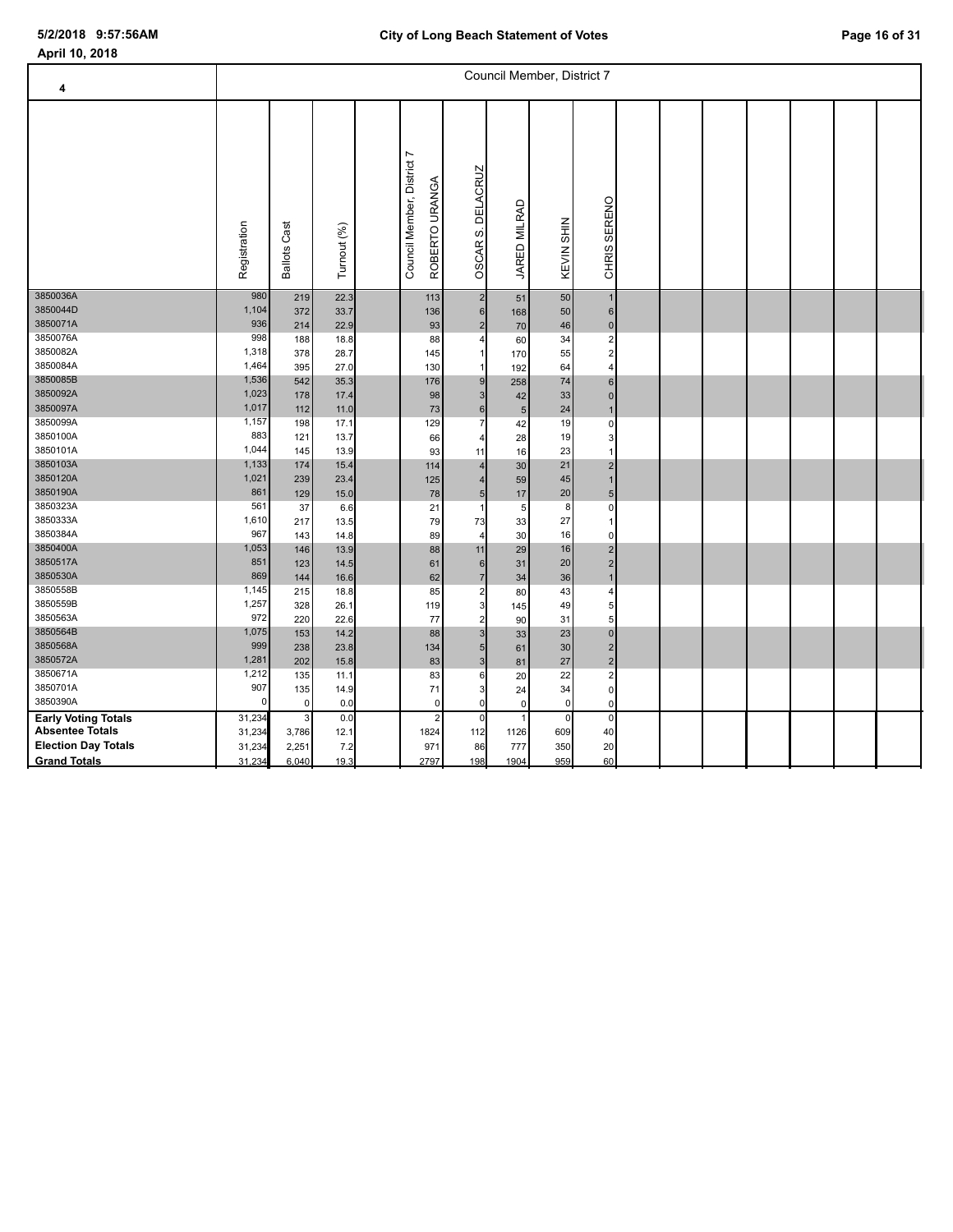| April 10, 2018 |  |  |  |
|----------------|--|--|--|
|----------------|--|--|--|

| <b>Early Voting Totals</b><br>4                                                       |                           |                                                                        |                   |                                                             |                   |              | Council Member, District 7                         |                                  |  |  |  |  |
|---------------------------------------------------------------------------------------|---------------------------|------------------------------------------------------------------------|-------------------|-------------------------------------------------------------|-------------------|--------------|----------------------------------------------------|----------------------------------|--|--|--|--|
|                                                                                       | Registration              | <b>Ballots Cast</b>                                                    | Turnout (%)       | Council Member, District 7<br>ROBERTO URANGA                | OSCAR S. DELACRUZ | JARED MILRAD | KEVIN SHIN                                         | CHRIS SERENO                     |  |  |  |  |
| CITY OF LONG BEACH<br>CITY OF LONG BEACH 7TH COUNCIL<br>LONG BEACH COMMUNITY COLL TA1 | 31,234<br>31,234<br>6,014 | $\ensuremath{\mathsf{3}}$<br>$\overline{\mathbf{3}}$<br>$\overline{0}$ | 0.0<br>0.0<br>0.0 | $\overline{2}$<br>$\overline{\mathbf{c}}$<br>$\overline{0}$ |                   | $\Omega$     | $\overline{0}$<br>$\overline{0}$<br>$\overline{0}$ | $\pmb{0}$<br>0<br>$\overline{0}$ |  |  |  |  |
| <b>Early Voting Totals</b><br>4                                                       |                           |                                                                        |                   |                                                             |                   |              | Council Member, District 7                         |                                  |  |  |  |  |
|                                                                                       | Registration              | <b>Ballots Cast</b>                                                    | Turnout (%)       | Council Member, District 7<br>ROBERTO URANGA                | OSCAR S. DELACRUZ | JARED MILRAD | <b>KEVIN SHIN</b>                                  | <b>CHRIS SERENO</b>              |  |  |  |  |
| <b>Early Voting Totals</b>                                                            | 31,234                    | $\mathbf{3}$                                                           | 0.0               | $\overline{2}$                                              | $\overline{0}$    | 1            | $\circ$                                            | $\circ$                          |  |  |  |  |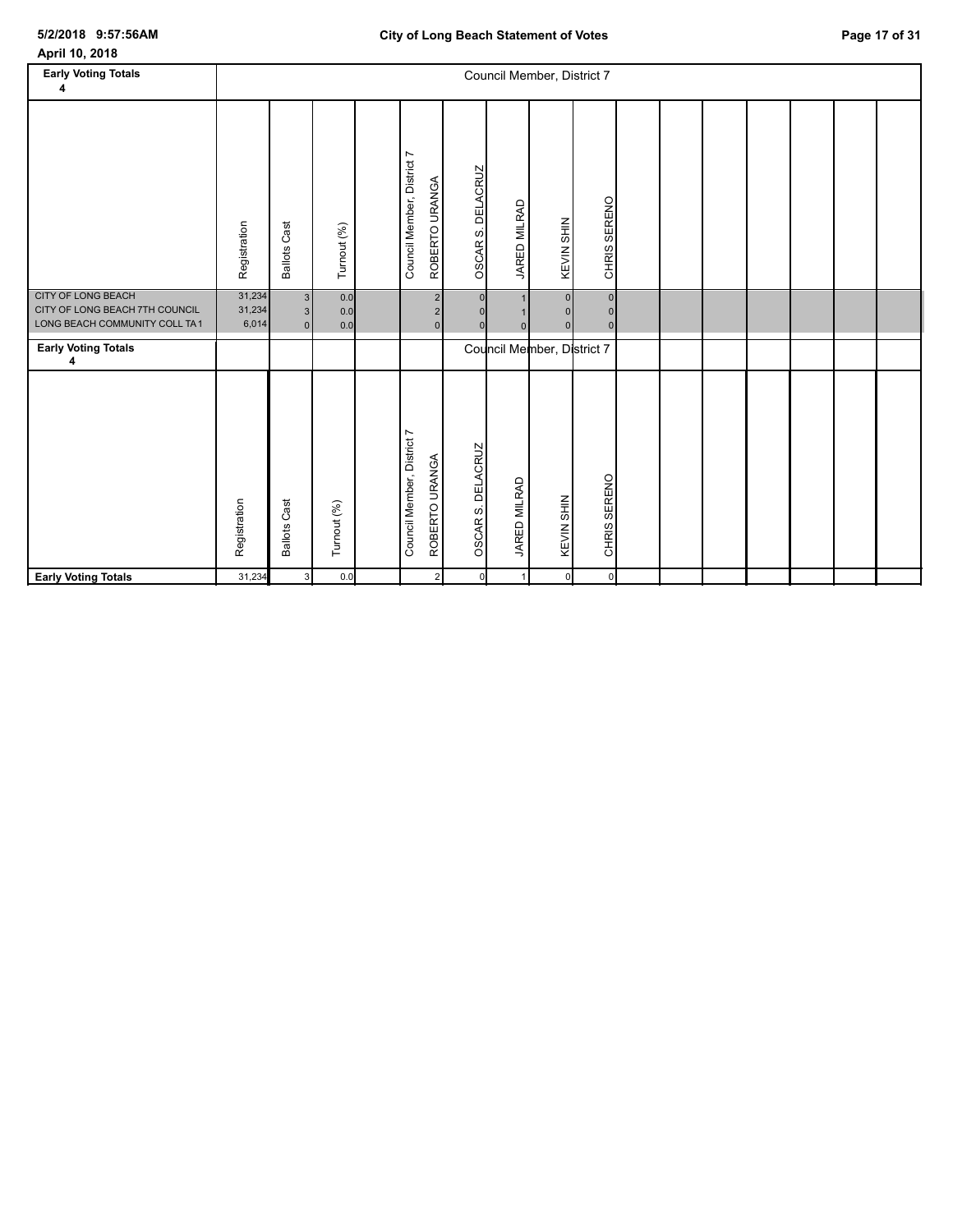| April 10, 2018                                                                        |                           |                         |                      |                                              |                                         |                     |                            |                |  |  |  |  |
|---------------------------------------------------------------------------------------|---------------------------|-------------------------|----------------------|----------------------------------------------|-----------------------------------------|---------------------|----------------------------|----------------|--|--|--|--|
| <b>Absentee Totals</b><br>4                                                           |                           |                         |                      |                                              |                                         |                     | Council Member, District 7 |                |  |  |  |  |
|                                                                                       | Registration              | <b>Ballots Cast</b>     | Turnout (%)          | Council Member, District 7<br>ROBERTO URANGA | OSCAR S. DELACRUZ                       | JARED MILRAD        | KEVIN SHIN                 | CHRIS SERENO   |  |  |  |  |
| CITY OF LONG BEACH<br>CITY OF LONG BEACH 7TH COUNCIL<br>LONG BEACH COMMUNITY COLL TA1 | 31,234<br>31,234<br>6,014 | 3,786<br>3,786<br>1,009 | 12.1<br>12.1<br>16.8 | 1824<br>1824<br>354                          | $112$<br>$112$<br>13                    | 1126<br>1126<br>440 | 609<br>609<br>147          | 40<br>40<br>19 |  |  |  |  |
| <b>Absentee Totals</b><br>4                                                           |                           |                         |                      |                                              |                                         |                     | Council Member, District 7 |                |  |  |  |  |
|                                                                                       | Registration              | <b>Ballots Cast</b>     | Turnout (%)          | Council Member, District 7<br>ROBERTO URANGA | <b>DELACRUZ</b><br>OSCAR <sub>S</sub> . | JARED MILRAD        | KEVIN SHIN                 | CHRIS SERENO   |  |  |  |  |
| <b>Absentee Totals</b>                                                                | 31,234                    | 3,786                   | 12.1                 | 1824                                         | 112                                     | 1126                | 609                        | 40             |  |  |  |  |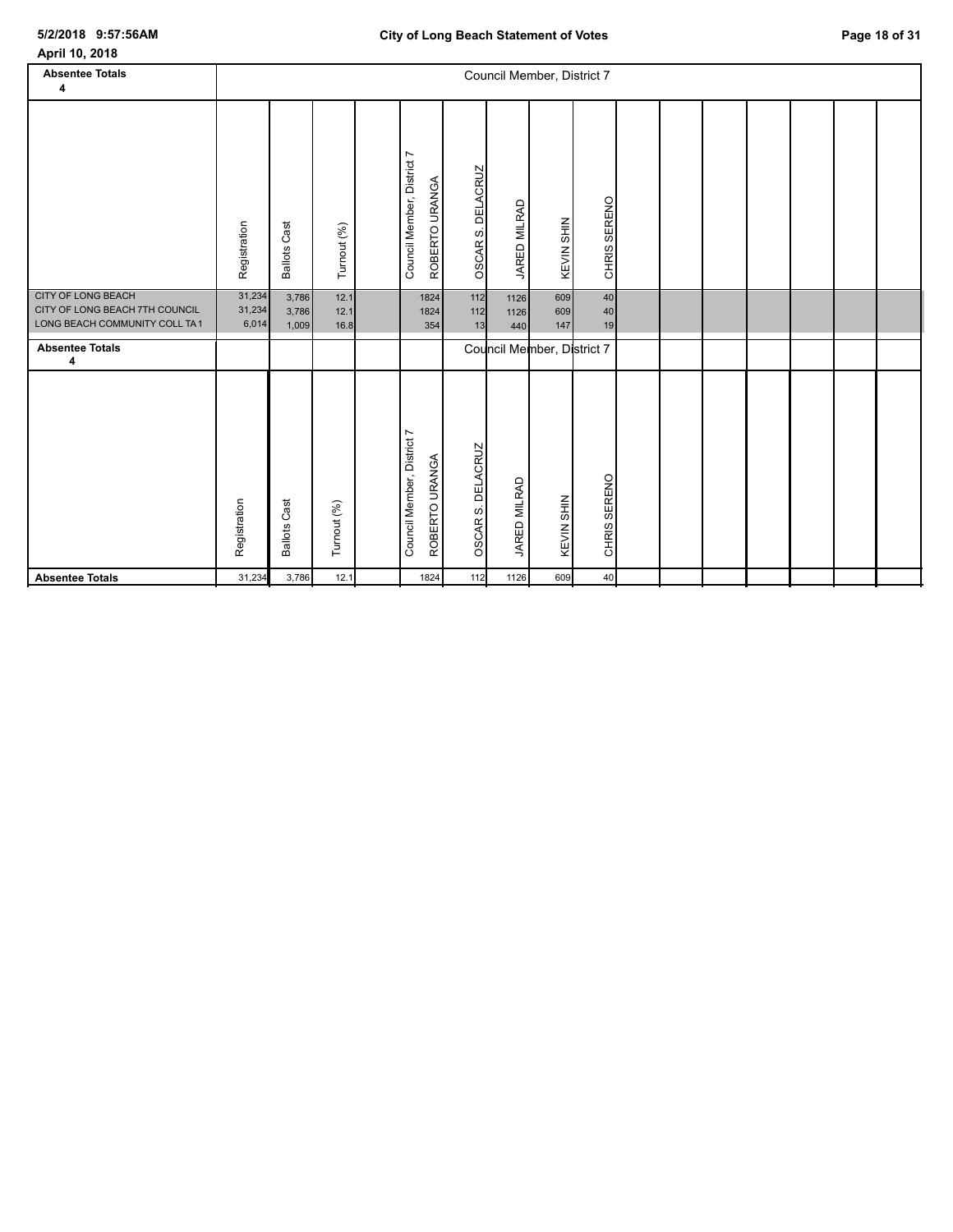| April 10, 2018                 |              |                                |             |                                                                  |                                      |                               |                            |                |  |  |  |  |
|--------------------------------|--------------|--------------------------------|-------------|------------------------------------------------------------------|--------------------------------------|-------------------------------|----------------------------|----------------|--|--|--|--|
| <b>Grand Totals</b>            |              |                                |             |                                                                  |                                      |                               | Council Member, District 7 |                |  |  |  |  |
| 4                              |              |                                |             |                                                                  |                                      |                               |                            |                |  |  |  |  |
|                                |              |                                |             |                                                                  |                                      |                               |                            |                |  |  |  |  |
|                                | Registration | ä<br>$\circ$<br><b>Ballots</b> | Turnout (%) | L<br>Council Member, District<br><b>URANGA</b><br><b>ROBERTO</b> | <b>DELACRUZ</b><br>ဟ<br><b>OSCAR</b> | <b>MILRAD</b><br><b>JARED</b> | <b>KEVIN SHIN</b>          | CHRIS SERENO   |  |  |  |  |
| CITY OF LONG BEACH             | 31,234       | 6,040                          | 19.3        | 2797                                                             | 198                                  | 1904                          | 959                        | 60             |  |  |  |  |
| CITY OF LONG BEACH 7TH COUNCIL | 31,234       | 6,040                          | 19.3        | 2797                                                             | 198                                  | 1904                          | 959                        | 60             |  |  |  |  |
| LONG BEACH COMMUNITY COLL TA1  | 6,014        | 1,677                          | 27.9        | 593                                                              | 22                                   | 741                           | 247                        | 26             |  |  |  |  |
| <b>Early Voting Totals</b>     | 31,234       | 3                              | 0.0         |                                                                  |                                      |                               |                            | $\overline{0}$ |  |  |  |  |
| <b>Absentee Totals</b>         | 31,234       | 3,786                          | 12.1        | 1824                                                             | 112                                  | 1126                          | 609                        | 40             |  |  |  |  |
| <b>Election Day Totals</b>     | 31,234       | 2,251                          | 7.2         | 971                                                              | 86                                   | 777                           | 350                        | 20             |  |  |  |  |
| <b>Grand Totals</b>            | 31,234       | 6,040                          | 19.3        | 2797                                                             | 198                                  | 1904                          | 959                        | 60             |  |  |  |  |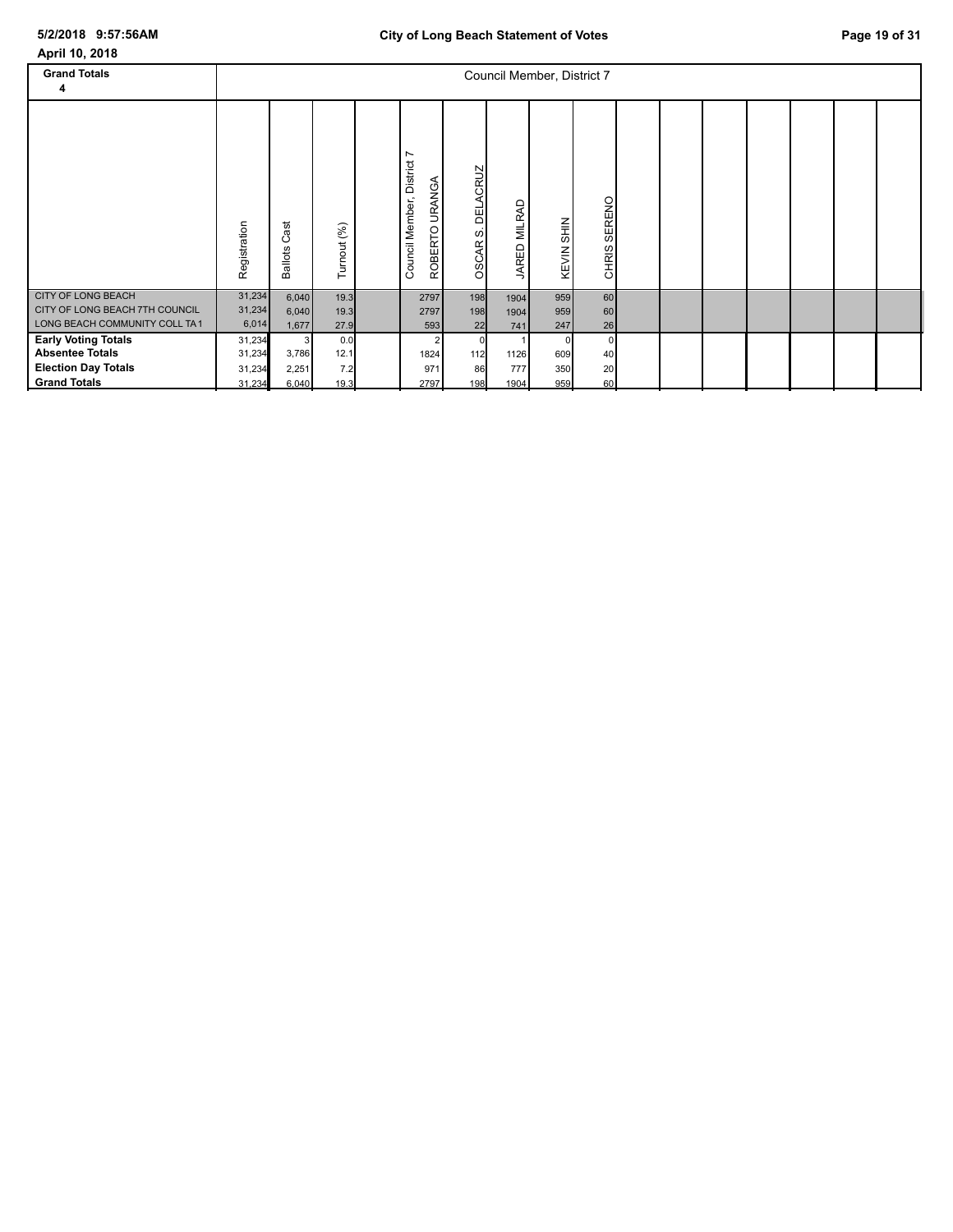| 5                          |                |                      |             |                                                           |                                            | Council Member, District 9 |  |  |  |  |
|----------------------------|----------------|----------------------|-------------|-----------------------------------------------------------|--------------------------------------------|----------------------------|--|--|--|--|
|                            | Registration   | <b>Ballots Cast</b>  | Turnout (%) | Council Member, District 9<br><b>GONZALEZ</b><br>MINEO L. | REX RICHARDSON                             |                            |  |  |  |  |
| 3850001A<br>3850004A       | 1,159<br>1,284 | 97                   | 8.4         | 11                                                        | 82                                         |                            |  |  |  |  |
| 3850005A                   | 1,142          | 125<br>107           | 9.7<br>9.4  | $18$<br>17                                                | 106<br>89                                  |                            |  |  |  |  |
| 3850008A                   | 1,315          | 162                  | 12.3        | 27                                                        | 130                                        |                            |  |  |  |  |
| 3850009A                   | 1,188          | 50                   | 4.2         | 10                                                        | 36                                         |                            |  |  |  |  |
| 3850013B                   | 1,534          | 141                  | 9.2         | 27                                                        | 111                                        |                            |  |  |  |  |
| 3850016A                   | 1,214          | 133                  | 11.0        | 30                                                        | 98                                         |                            |  |  |  |  |
| 3850017B                   | 986            | 76                   | 7.7         | 21                                                        | 54                                         |                            |  |  |  |  |
| 3850020A                   | 1,102          | 89                   | 8.1         | 18                                                        | 68                                         |                            |  |  |  |  |
| 3850020B<br>3850024A       | 893<br>1,175   | 90                   | 10.1        | 23                                                        | 65                                         |                            |  |  |  |  |
| 3850026A                   | 1,497          | 123                  | 10.5<br>9.4 | 19<br>30                                                  | 100<br>109                                 |                            |  |  |  |  |
| 3850027D                   | 1,487          | 141<br>149           | 10.0        | 31                                                        | 110                                        |                            |  |  |  |  |
| 3850029A                   | 847            | 71                   | 8.4         | 13                                                        | 52                                         |                            |  |  |  |  |
| 3850031B                   | 1,549          | 98                   | 6.3         | 31                                                        | 62                                         |                            |  |  |  |  |
| 3850032B                   | 1,073          | 101                  | 9.4         | 23                                                        | 73                                         |                            |  |  |  |  |
| 3850035A                   | 859            | 89                   | 10.4        | 15                                                        | 70                                         |                            |  |  |  |  |
| 3850069A                   | 1,531          | 174                  | 11.4        | 29                                                        | 139                                        |                            |  |  |  |  |
| 3850141A                   | 1,382          | 103                  | 7.5         | 20                                                        | 77                                         |                            |  |  |  |  |
| 3850345A                   | 1,477          | 139                  | 9.4         | $33\,$                                                    | 96                                         |                            |  |  |  |  |
| 3850386C                   | 1,155          | 142                  | 12.3        |                                                           | $\bf8$<br>130                              |                            |  |  |  |  |
| 3850402A                   | 818            | 118                  | 14.4        | 36                                                        | 81                                         |                            |  |  |  |  |
| 3850001C                   | 2              | $\pmb{0}$            | 0.0         |                                                           | $\pmb{0}$<br>$\Omega$                      |                            |  |  |  |  |
| 3850001D                   |                | 0                    | 0.0         |                                                           | $\mathbf 0$<br>$\Omega$                    |                            |  |  |  |  |
| 3850001E<br>3850226B       | $\Omega$       | $\mathbf{0}$         | 0.0         |                                                           | $\mathbf 0$<br>$\Omega$                    |                            |  |  |  |  |
| 3850233A                   |                | $\pmb{0}$<br>$\bf 0$ | 0.0         |                                                           | $\mathbf 0$<br>$\mathbf 0$                 |                            |  |  |  |  |
| <b>Early Voting Totals</b> | 26,675         | 3                    | 0.0<br>0.0  |                                                           | $\pmb{0}$<br>$\mathbf 0$<br>$\pmb{0}$<br>3 |                            |  |  |  |  |
| <b>Absentee Totals</b>     | 26,675         | 1,620                | 6.1         | 326                                                       | 1243                                       |                            |  |  |  |  |
| <b>Election Day Totals</b> | 26,675         | 895                  | 3.4         | 164                                                       | 692                                        |                            |  |  |  |  |
| <b>Grand Totals</b>        | 26,675         | 2,518                | 9.4         | 490                                                       | 1938                                       |                            |  |  |  |  |
|                            |                |                      |             |                                                           |                                            |                            |  |  |  |  |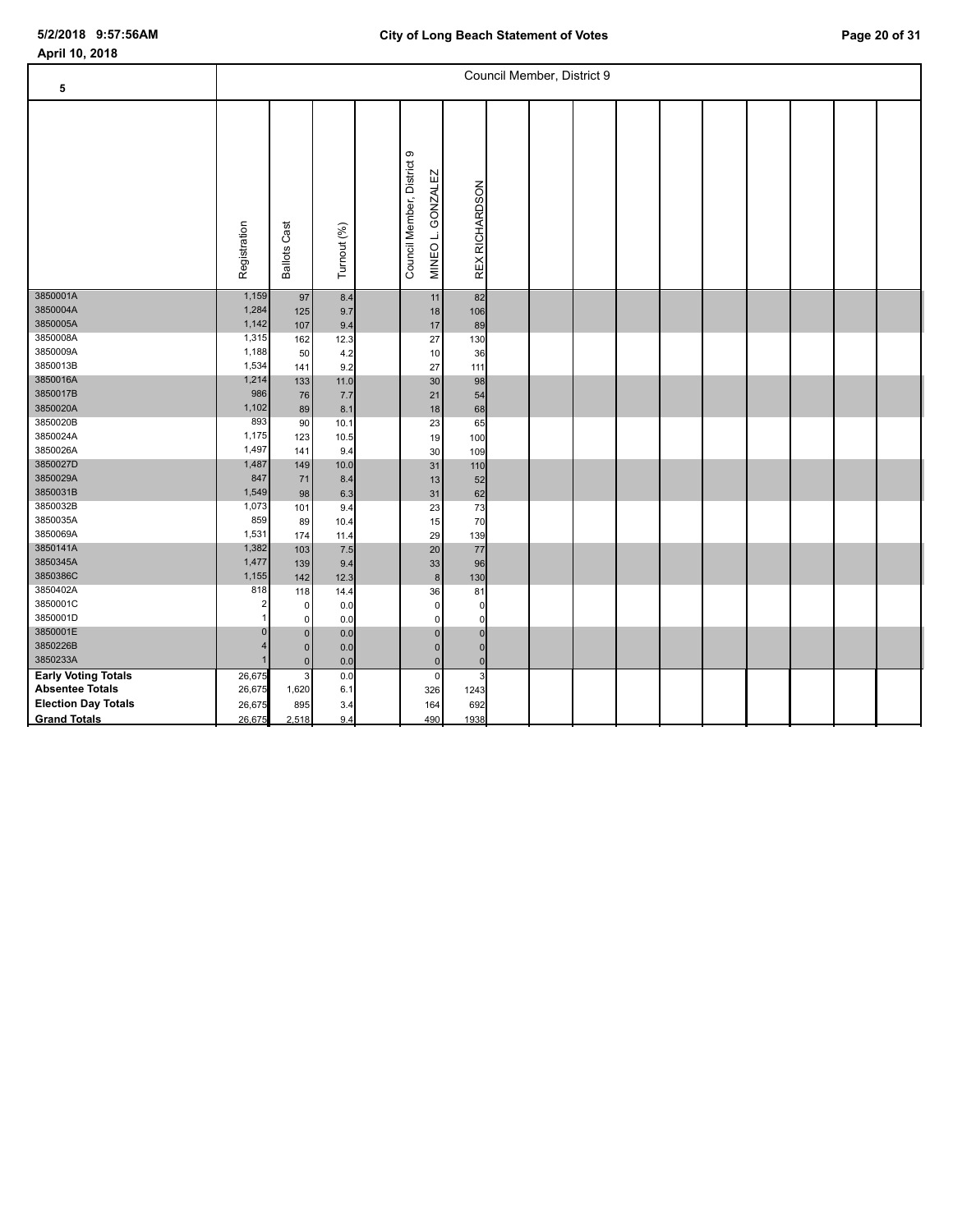| April 10, 2018 |  |
|----------------|--|
|----------------|--|

| <b>Early Voting Totals</b><br>5                                                              |                            |                                                             |                   |                                                                |                       | Council Member, District 9 |  |  |  |  |
|----------------------------------------------------------------------------------------------|----------------------------|-------------------------------------------------------------|-------------------|----------------------------------------------------------------|-----------------------|----------------------------|--|--|--|--|
|                                                                                              | Registration               | <b>Ballots Cast</b>                                         | Turnout (%)       | Council Member, District 9<br>GONZALEZ<br>نــ<br>MINEO I       | <b>REX RICHARDSON</b> |                            |  |  |  |  |
| <b>CITY OF LONG BEACH</b><br>CITY OF LONG BEACH 9TH COUNCIL<br>LONG BEACH COMMUNITY COLL TA1 | 26,675<br>26,675<br>25,808 | $\mathbf{3}$<br>$\ensuremath{\mathsf{3}}$<br>3 <sup>1</sup> | 0.0<br>0.0<br>0.0 | $\overline{0}$<br>$\overline{0}$<br>$\overline{0}$             | 3                     |                            |  |  |  |  |
| <b>Early Voting Totals</b><br>5                                                              |                            |                                                             |                   |                                                                |                       | Council Member, District 9 |  |  |  |  |
|                                                                                              | Registration               | <b>Ballots Cast</b>                                         | Turnout (%)       | Council Member, District 9<br><b>GONZALEZ</b><br>نـ<br>MINEO I | REX RICHARDSON        |                            |  |  |  |  |
| <b>Early Voting Totals</b>                                                                   | 26,675                     | $\mathbf{3}$                                                | 0.0               | $\circ$                                                        | 3                     |                            |  |  |  |  |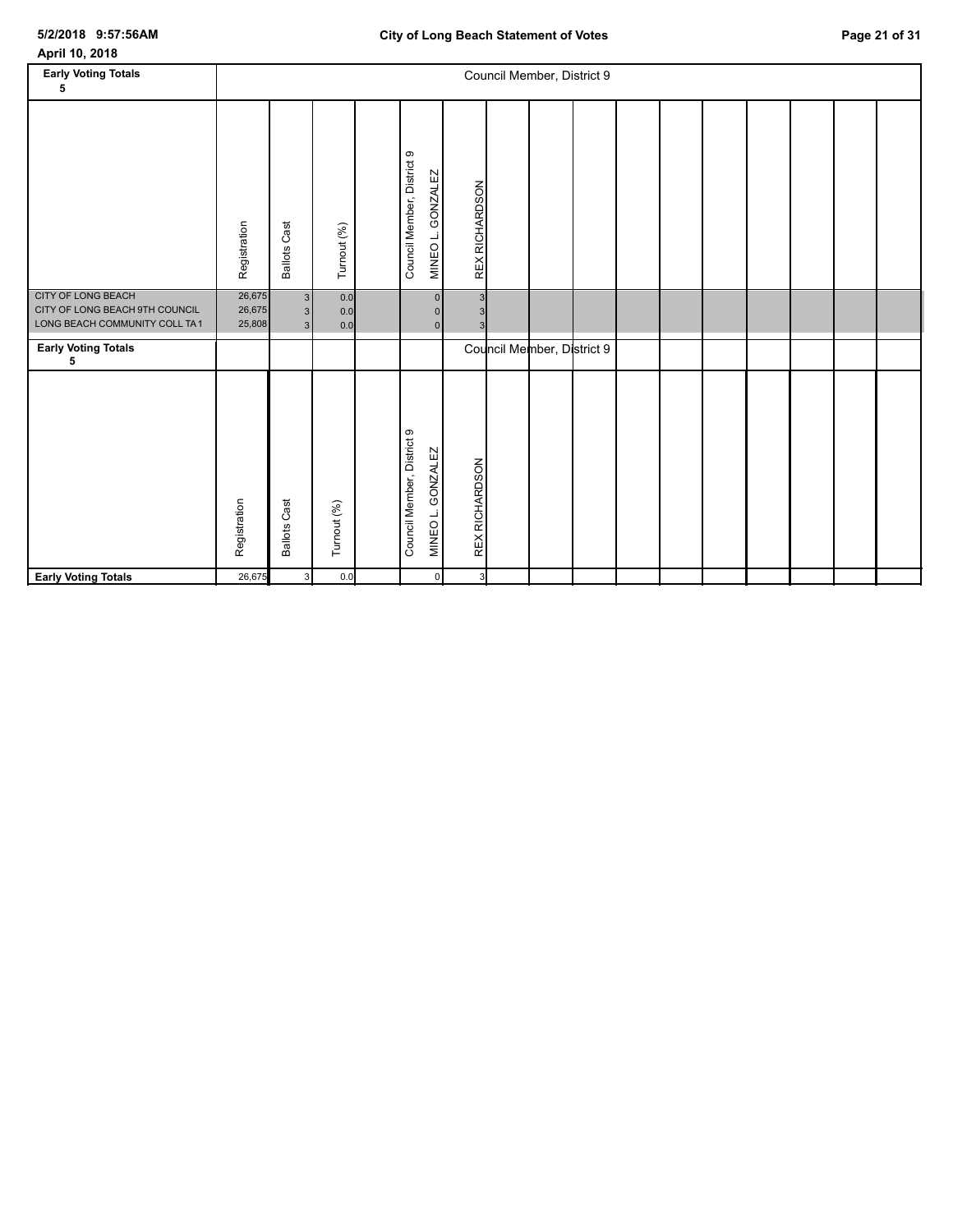| April 10, 2018                                                                               |                            |                         |                   |                                                 |                      |                            |  |  |  |  |
|----------------------------------------------------------------------------------------------|----------------------------|-------------------------|-------------------|-------------------------------------------------|----------------------|----------------------------|--|--|--|--|
| <b>Absentee Totals</b><br>5                                                                  |                            |                         |                   |                                                 |                      | Council Member, District 9 |  |  |  |  |
|                                                                                              | Registration               | <b>Ballots Cast</b>     | Turnout (%)       | Council Member, District 9<br>MINEO L. GONZALEZ | REX RICHARDSON       |                            |  |  |  |  |
| <b>CITY OF LONG BEACH</b><br>CITY OF LONG BEACH 9TH COUNCIL<br>LONG BEACH COMMUNITY COLL TA1 | 26,675<br>26,675<br>25,808 | 1,620<br>1,620<br>1,548 | 6.1<br>6.1<br>6.0 | 326<br>326<br>314                               | 1243<br>1243<br>1187 |                            |  |  |  |  |
| <b>Absentee Totals</b><br>5                                                                  |                            |                         |                   |                                                 |                      | Council Member, District 9 |  |  |  |  |
|                                                                                              | Registration               | <b>Ballots Cast</b>     | Turnout (%)       | Council Member, District 9<br>MINEO L. GONZALEZ | REX RICHARDSON       |                            |  |  |  |  |
| <b>Absentee Totals</b>                                                                       | 26,675                     | 1,620                   | 6.1               | 326                                             | 1243                 |                            |  |  |  |  |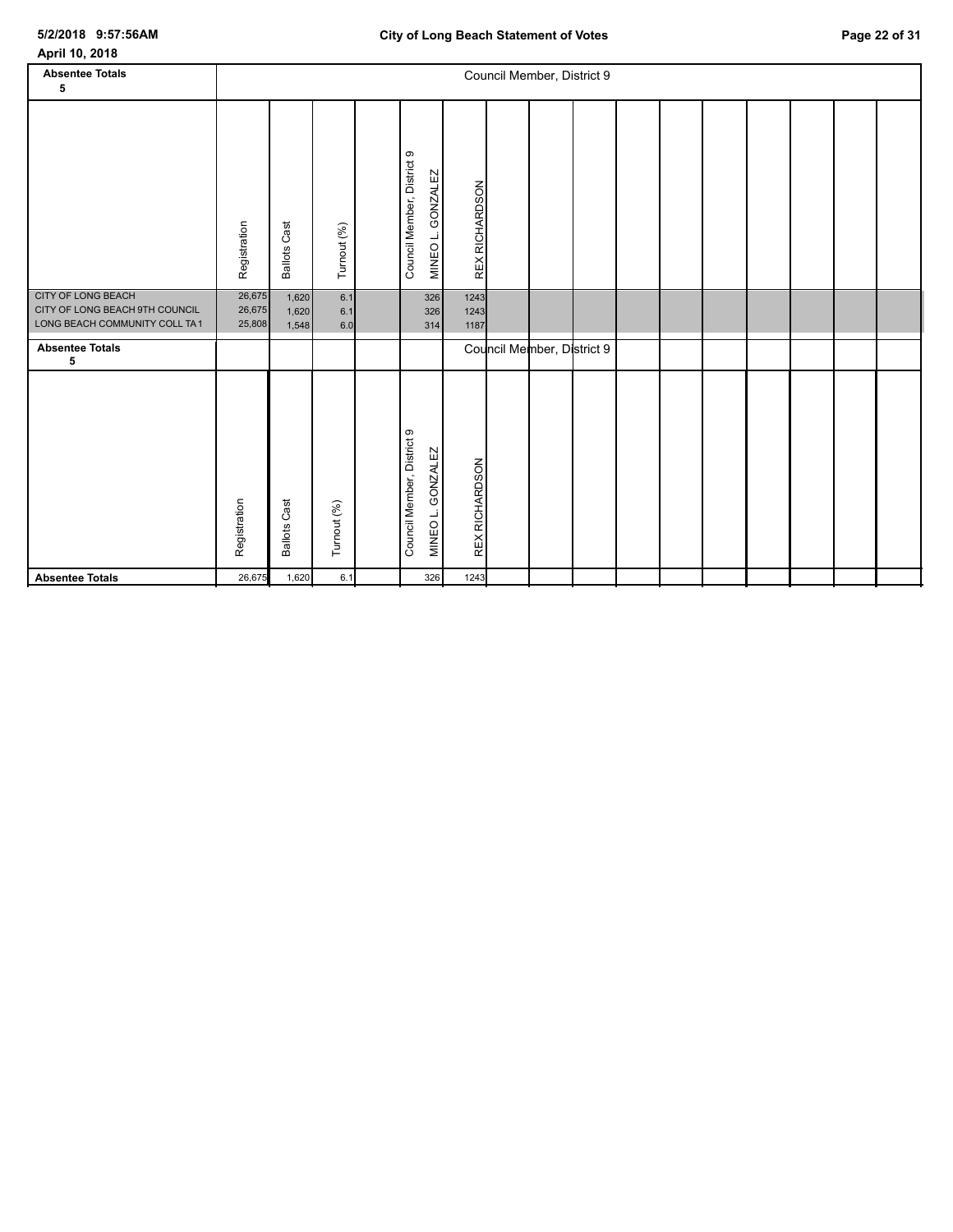| April 10, 2018                                                                                            |                                      |                                         |                          |                                                                     |                      |                            |  |  |  |  |
|-----------------------------------------------------------------------------------------------------------|--------------------------------------|-----------------------------------------|--------------------------|---------------------------------------------------------------------|----------------------|----------------------------|--|--|--|--|
| <b>Grand Totals</b><br>5                                                                                  |                                      |                                         |                          |                                                                     |                      | Council Member, District 9 |  |  |  |  |
|                                                                                                           | Registration                         | ast<br>ပ<br><b>Ballots</b>              | Turnout (%)              | ၜ<br><b>District</b><br><b>GONZALEZ</b><br>Council Member,<br>MINEO | REX RICHARDSON       |                            |  |  |  |  |
| <b>CITY OF LONG BEACH</b><br>CITY OF LONG BEACH 9TH COUNCIL<br>LONG BEACH COMMUNITY COLL TA1              | 26,675<br>26,675<br>25,808           | 2,518<br>2,518<br>2,429                 | 9.4<br>9.4<br>9.4        | 490<br>490<br>475                                                   | 1938<br>1938<br>1868 |                            |  |  |  |  |
| <b>Early Voting Totals</b><br><b>Absentee Totals</b><br><b>Election Day Totals</b><br><b>Grand Totals</b> | 26,675<br>26,675<br>26,675<br>26,675 | 3 <sup>1</sup><br>1,620<br>895<br>2,518 | 0.0<br>6.1<br>3.4<br>9.4 | 0<br>326<br>164<br>490                                              | 1243<br>692<br>1938  |                            |  |  |  |  |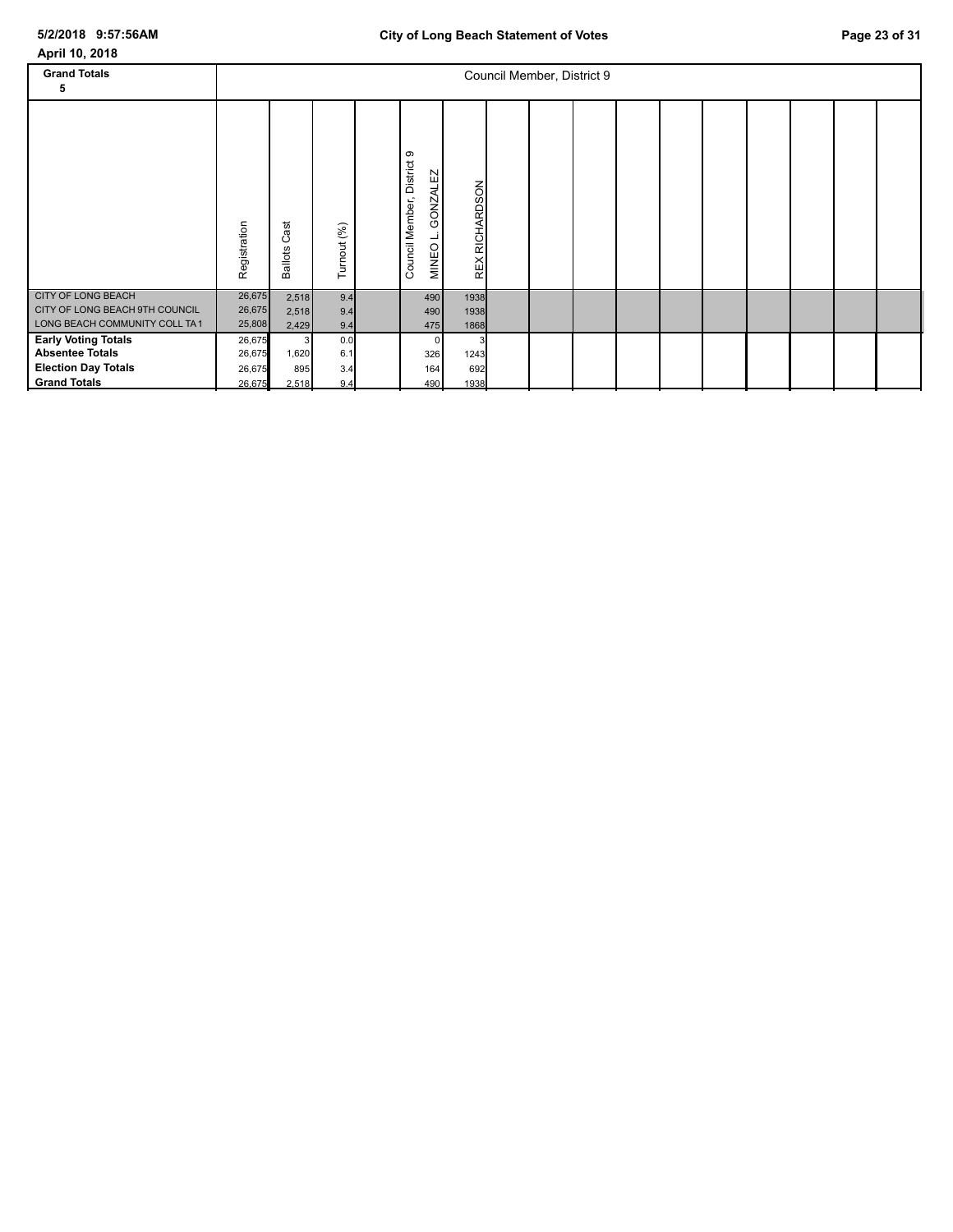| 6                                                    |                  |                     |              | Long Beach Community College District Member, Board of Trustees, Trustee Area 1 |                                                |                |  |  |  |  |  |
|------------------------------------------------------|------------------|---------------------|--------------|---------------------------------------------------------------------------------|------------------------------------------------|----------------|--|--|--|--|--|
|                                                      |                  |                     |              |                                                                                 |                                                |                |  |  |  |  |  |
|                                                      |                  |                     |              |                                                                                 | Long Beach Community College<br><b>KELLOGG</b> |                |  |  |  |  |  |
|                                                      | Registration     | <b>Ballots Cast</b> | Turnout (%)  |                                                                                 | JEFFREY A.                                     | UDUAK-JOE NTUK |  |  |  |  |  |
| 3850001A                                             | 1,159            | 97                  | 8.4          |                                                                                 | 24                                             | 66             |  |  |  |  |  |
| 3850004A<br>3850005A                                 | 1,284<br>1,142   | 125                 | 9.7          |                                                                                 | 31                                             | 91             |  |  |  |  |  |
| 3850008A                                             | 1,315            | 107<br>162          | 9.4<br>12.3  |                                                                                 | $32\,$<br>47                                   | 73<br>111      |  |  |  |  |  |
| 3850009A                                             | 1,188            | 50                  | 4.2          |                                                                                 | 24                                             | 22             |  |  |  |  |  |
| 3850013B                                             | 1,534            | 141                 | 9.2          |                                                                                 | 52                                             | 87             |  |  |  |  |  |
| 3850016A<br>3850017B                                 | 1,214<br>986     | 133                 | 11.0         |                                                                                 | 56                                             | 72             |  |  |  |  |  |
| 3850020A                                             | 1,102            | 76<br>89            | 7.7<br>8.1   |                                                                                 | $25\,$<br>$39\,$                               | 50<br>50       |  |  |  |  |  |
| 3850020B                                             | 893              | 90                  | 10.1         |                                                                                 | 41                                             | 47             |  |  |  |  |  |
| 3850024A                                             | 1,175            | 123                 | 10.5         |                                                                                 | 53                                             | 68             |  |  |  |  |  |
| 3850026A                                             | 1,497            | 141                 | 9.4          |                                                                                 | 46                                             | 93             |  |  |  |  |  |
| 3850027D<br>3850029A                                 | 1,487<br>847     | 149                 | 10.0         |                                                                                 | 55                                             | 87             |  |  |  |  |  |
| 3850031B                                             | 1,549            | 71<br>98            | 8.4<br>6.3   |                                                                                 | $25\,$<br>$36\,$                               | 46<br>57       |  |  |  |  |  |
| 3850032B                                             | 1,073            | 101                 | 9.4          |                                                                                 | 33                                             | 65             |  |  |  |  |  |
| 3850037A                                             | 1,363            | 76                  | 5.6          |                                                                                 | 28                                             | 43             |  |  |  |  |  |
| 3850039A                                             | 1,287            | 70                  | 5.4          |                                                                                 | 23                                             | 41             |  |  |  |  |  |
| 3850042A<br>3850044D                                 | 891<br>1,104     | 127                 | 14.3         |                                                                                 | 39                                             | 85             |  |  |  |  |  |
| 3850053A                                             | 1,404            | 372<br>244          | 33.7<br>17.4 |                                                                                 | 160<br>91                                      | 204<br>148     |  |  |  |  |  |
| 3850055A                                             | 1,656            | 257                 | 15.5         |                                                                                 | 103                                            | 146            |  |  |  |  |  |
| 3850058A                                             | 1,391            | 152                 | 10.9         |                                                                                 | 69                                             | 81             |  |  |  |  |  |
| 3850060A                                             | 1,468            | 137                 | 9.3          |                                                                                 | 49                                             | 84             |  |  |  |  |  |
| 3850069A<br>3850070A                                 | 1,531<br>1,001   | 174<br>267          | 11.4<br>26.7 |                                                                                 | 62                                             | 108<br>151     |  |  |  |  |  |
| 3850075A                                             | 928              | 211                 | 22.7         |                                                                                 | 108<br>100                                     | 108            |  |  |  |  |  |
| 3850085B                                             | 1,536            | 542                 | 35.3         |                                                                                 | 226                                            | 291            |  |  |  |  |  |
| 3850102A                                             | 1,387            | 116                 | 8.4          |                                                                                 | 54                                             | 61             |  |  |  |  |  |
| 3850141A                                             | 1,382            | 103                 | 7.5          |                                                                                 | 31                                             | 70             |  |  |  |  |  |
| 3850216A<br>3850345A                                 | 1,336<br>1,477   | 369<br>139          | 27.6<br>9.4  |                                                                                 | 164<br>60                                      | 197<br>76      |  |  |  |  |  |
| 3850386C                                             | 1,155            | $142$               | 12.3         |                                                                                 | $35\,$                                         | 104            |  |  |  |  |  |
| 3850395A                                             | 912              | 63                  | 6.9          |                                                                                 | 27                                             | 34             |  |  |  |  |  |
| 3850396A                                             | 1,467            | 118                 | 8.0          |                                                                                 | 45                                             | 71             |  |  |  |  |  |
| 3850402A<br>3850415A                                 | 818<br>1,157     | 118<br>115          | 14.4<br>9.9  |                                                                                 | 45<br>30                                       | 73<br>83       |  |  |  |  |  |
| 3850549A                                             | 1,660            | 395                 | 23.8         |                                                                                 | 220                                            | 169            |  |  |  |  |  |
| 3850555A                                             | 1,734            | 142                 | 8.2          |                                                                                 | 48                                             | 89             |  |  |  |  |  |
| 3850558B                                             | 1,145            | 215                 | 18.8         |                                                                                 | 86                                             | 125            |  |  |  |  |  |
| 3850559B<br>3850562A                                 | 1,257<br>1,131   | 328<br>399          | 26.1<br>35.3 |                                                                                 | 118                                            | 206            |  |  |  |  |  |
| 3850563A                                             | 972              | 220                 | 22.6         |                                                                                 | 226<br>124                                     | 165<br>89      |  |  |  |  |  |
| 3850660A                                             | 1,607            | 114                 | 7.1          |                                                                                 | 50                                             | 58             |  |  |  |  |  |
| 3450030B                                             | 24               | $\pmb{0}$           | 0.0          |                                                                                 | $\mathbf 0$                                    | $\Omega$       |  |  |  |  |  |
| <b>Early Voting Totals</b>                           | 55,626           | $\overline{4}$      | 0.0          |                                                                                 |                                                | p              |  |  |  |  |  |
| <b>Absentee Totals</b><br><b>Election Day Totals</b> | 55,626<br>55,626 | 4,901<br>2,573      | 8.8<br>4.6   |                                                                                 | 2177<br>862                                    | 2598<br>1644   |  |  |  |  |  |
| <b>Grand Totals</b>                                  | 55,626           | 7,478               | 13.4         |                                                                                 | 3040                                           | 4245           |  |  |  |  |  |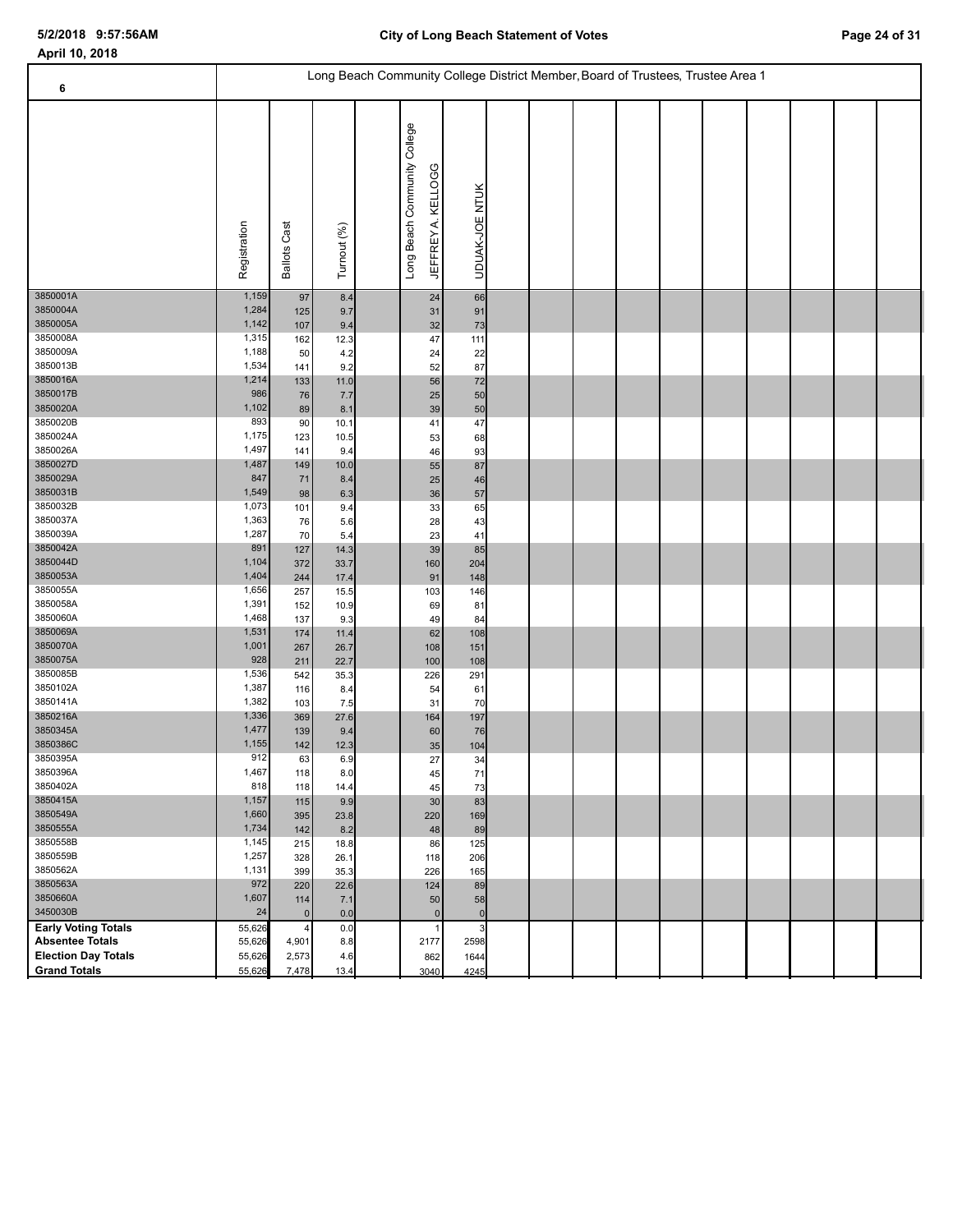| <b>Early Voting Totals</b>                                                                                              |                                     |                            |                          | Long Beach Community College District Member, Board of Trustees, Trustee Area 1 |                                                                                     |                |  |  |  |  |  |
|-------------------------------------------------------------------------------------------------------------------------|-------------------------------------|----------------------------|--------------------------|---------------------------------------------------------------------------------|-------------------------------------------------------------------------------------|----------------|--|--|--|--|--|
|                                                                                                                         | Registration                        | ast<br>ပ<br><b>Ballots</b> | Turnout (%)              |                                                                                 | College<br>Community<br>ပ္ပ<br>O<br>KELL<br>Beach<br>⋖<br>≻<br>巴<br>正<br>19<br>Long | UDUAK-JOE NTUK |  |  |  |  |  |
| CITY OF LONG BEACH<br>CITY OF LONG BEACH 7TH COUNCIL<br>CITY OF LONG BEACH 9TH COUNCIL<br>LONG BEACH COMMUNITY COLL TA1 | 55,602<br>6,014<br>25,808<br>55,626 | $\Omega$<br>3 <sup>1</sup> | 0.0<br>0.0<br>0.0<br>0.0 |                                                                                 |                                                                                     |                |  |  |  |  |  |
| <b>Early Voting Totals</b>                                                                                              | 55,626                              |                            | 0.0                      |                                                                                 |                                                                                     |                |  |  |  |  |  |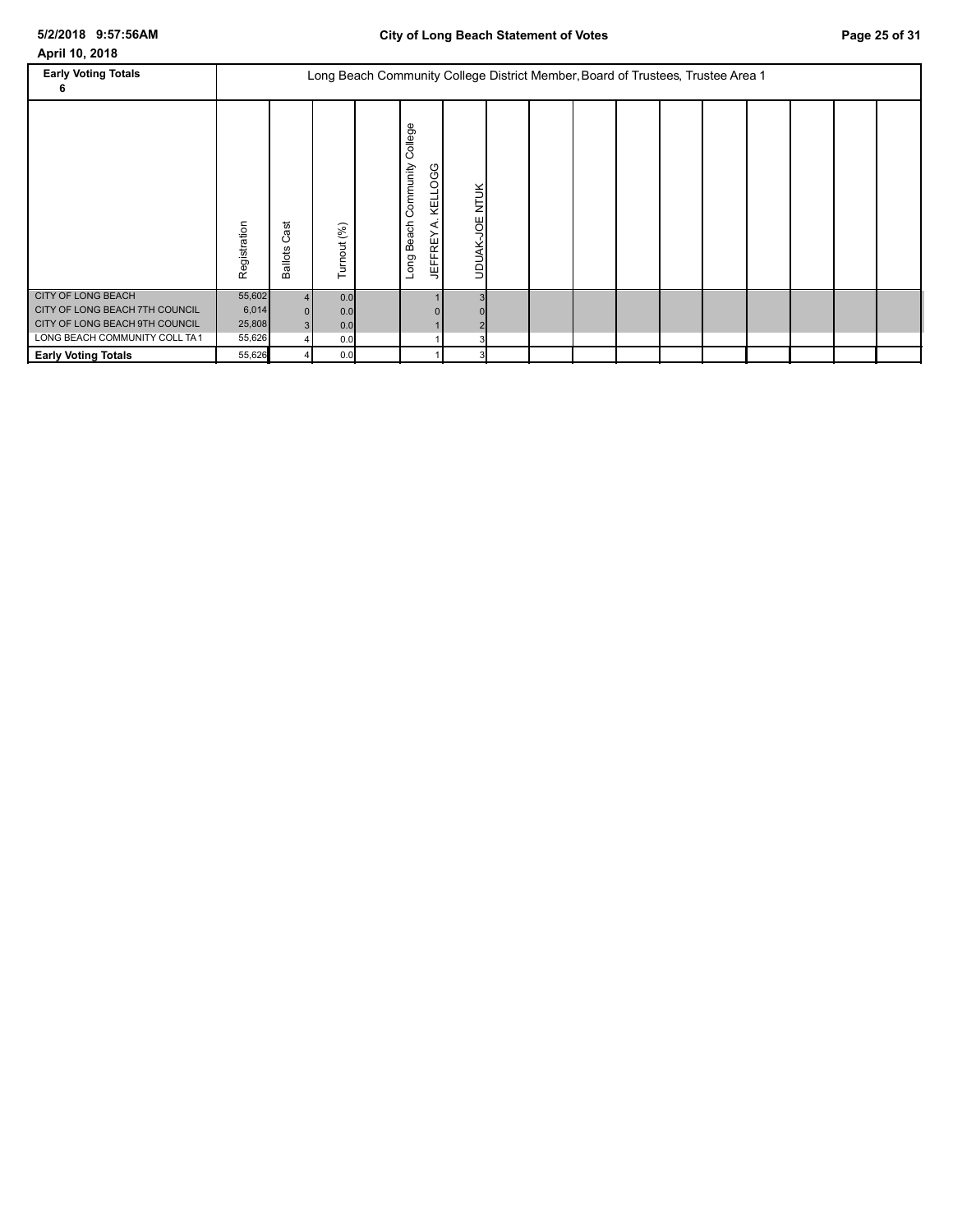| <b>Absentee Totals</b><br>6                                                                                             |                                     |                                  |                           |                                                                                | Long Beach Community College District Member, Board of Trustees, Trustee Area 1 |  |  |  |  |  |
|-------------------------------------------------------------------------------------------------------------------------|-------------------------------------|----------------------------------|---------------------------|--------------------------------------------------------------------------------|---------------------------------------------------------------------------------|--|--|--|--|--|
|                                                                                                                         | Registration                        | ast<br>ပ<br><b>Ballots</b>       | Turnout (%)               | College<br>Community<br><b>KELLOGG</b><br>Beach<br>⋖<br><b>JEFFREY</b><br>Long | <b>NTUK</b><br>ξ<br><b>UDUAK</b>                                                |  |  |  |  |  |
| CITY OF LONG BEACH<br>CITY OF LONG BEACH 7TH COUNCIL<br>CITY OF LONG BEACH 9TH COUNCIL<br>LONG BEACH COMMUNITY COLL TA1 | 55,602<br>6,014<br>25,808<br>55,626 | 4,901<br>1,009<br>1,548<br>4,901 | 8.8<br>16.8<br>6.0<br>8.8 | 2177<br>454<br>617<br>2177                                                     | 2598<br>520<br>893<br>2598                                                      |  |  |  |  |  |
| <b>Absentee Totals</b>                                                                                                  | 55,626                              | 4,901                            | 8.8                       | 2177                                                                           | 2598                                                                            |  |  |  |  |  |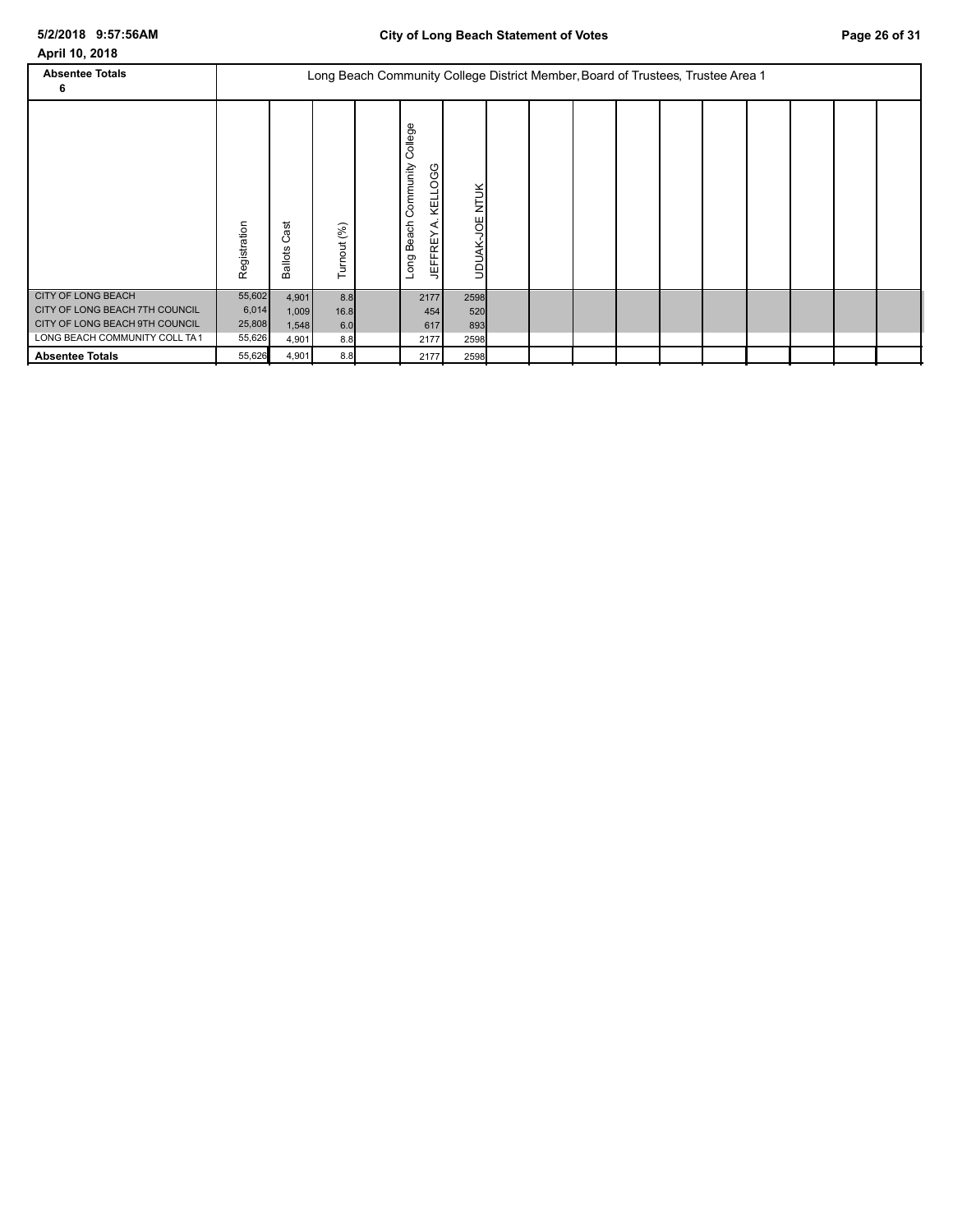| <b>Grand Totals</b><br>6                                                                                  |                                      |                          |                           | Long Beach Community College District Member, Board of Trustees, Trustee Area 1 |                                                                                   |                      |  |  |  |  |  |
|-----------------------------------------------------------------------------------------------------------|--------------------------------------|--------------------------|---------------------------|---------------------------------------------------------------------------------|-----------------------------------------------------------------------------------|----------------------|--|--|--|--|--|
|                                                                                                           | Registration                         | æ<br>ပ<br><b>Ballots</b> | Turnout (%)               |                                                                                 | College<br>Community<br><b>KELLOGG</b><br>Beach<br>⋖<br><b>JEFFREY</b><br>$L$ ong | UDUAK-JOE NTUK       |  |  |  |  |  |
| CITY OF LONG BEACH<br>CITY OF LONG BEACH 7TH COUNCIL<br>CITY OF LONG BEACH 9TH COUNCIL                    | 55,602<br>6,014<br>25,808            | 7,478<br>1,677<br>2,429  | 13.4<br>27.9<br>9.4       |                                                                                 | 3040<br>714<br>852                                                                | 4245<br>915<br>1516  |  |  |  |  |  |
| LONG BEACH COMMUNITY COLL TA1                                                                             | 55,626                               | 7,478                    | 13.4                      |                                                                                 | 3040                                                                              | 4245                 |  |  |  |  |  |
| <b>Early Voting Totals</b><br><b>Absentee Totals</b><br><b>Election Day Totals</b><br><b>Grand Totals</b> | 55,626<br>55,626<br>55,626<br>55,626 | 4,901<br>2,573<br>7,478  | 0.0<br>8.8<br>4.6<br>13.4 |                                                                                 | 2177<br>862<br>3040                                                               | 2598<br>1644<br>4245 |  |  |  |  |  |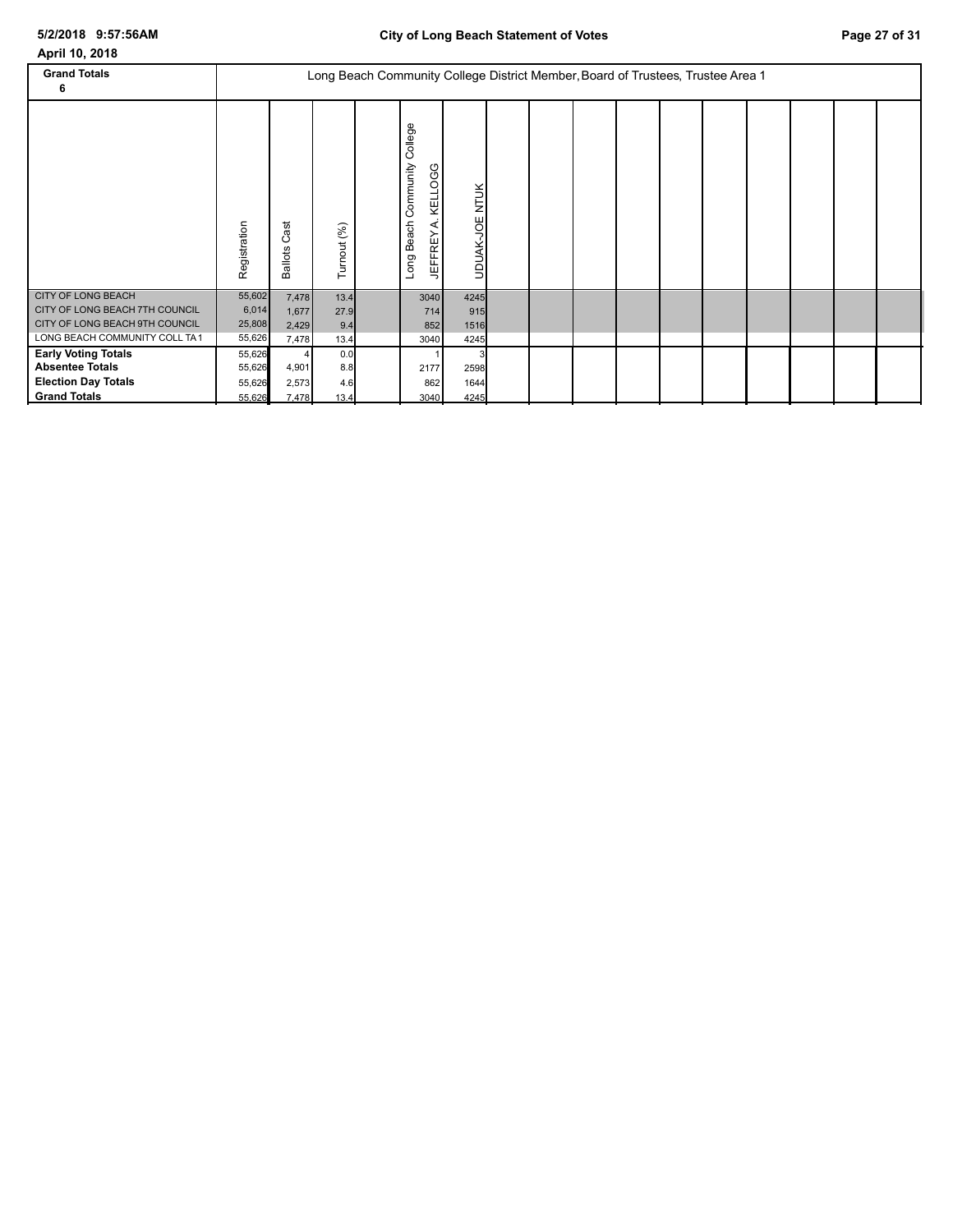| $\overline{7}$             |                |                     |              |                                                       | Long Beach Unified School District Governing Board Member, District 3 |                           |  |  |  |  |  |
|----------------------------|----------------|---------------------|--------------|-------------------------------------------------------|-----------------------------------------------------------------------|---------------------------|--|--|--|--|--|
|                            | Registration   | <b>Ballots Cast</b> | Turnout (%)  | Long Beach Unified School District<br>LARA<br>EDUARDO | ARMENDARIZ<br>CESAR A.                                                | <b>BENITEZ</b><br>JUAN M. |  |  |  |  |  |
| 3850007A<br>3850010A       | 1,339<br>1,530 | 169<br>127          | 12.6<br>8.3  | 32<br>22                                              | 69<br>50                                                              | 57<br>44                  |  |  |  |  |  |
| 3850012A                   | 1,602          | 283                 | 17.7         | 52                                                    | 58                                                                    | 148                       |  |  |  |  |  |
| 3850034A                   | 1,025          | 59                  | 5.8          | $\sqrt{5}$                                            | 22                                                                    | 29                        |  |  |  |  |  |
| 3850038A                   | 950            | 67                  | 7.1          | 14                                                    | 17                                                                    | 31                        |  |  |  |  |  |
| 3850040A                   | 1,199          | 77                  | 6.4          | 8                                                     | 23                                                                    | 41                        |  |  |  |  |  |
| 3850046A                   | 1,125          | 65                  | 5.8          | 12                                                    | 11                                                                    | 36                        |  |  |  |  |  |
| 3850047A                   | 1,469          | 105                 | 7.1          | 21                                                    | 35                                                                    | 46                        |  |  |  |  |  |
| 3850049A                   | 1,286          | 114                 | 8.9          | 34                                                    | 33                                                                    | 36                        |  |  |  |  |  |
| 3850072A<br>3850091A       | 1,683          | 220                 | 13.1         | 43                                                    | 53                                                                    | 94                        |  |  |  |  |  |
| 3850144A                   | 1,120<br>938   | 57<br>63            | 5.1          | 12<br>$\overline{7}$                                  | 19                                                                    | 24                        |  |  |  |  |  |
| 3850151A                   | 1,264          | 87                  | 6.7<br>6.9   | 17                                                    | 28<br>30                                                              | 26<br>34                  |  |  |  |  |  |
| 3850152A                   | 1,184          | 173                 | 14.6         | 28                                                    | 58                                                                    | 76                        |  |  |  |  |  |
| 3850158A                   | 1,113          | 81                  | 7.3          | 14                                                    | 24                                                                    | 36                        |  |  |  |  |  |
| 3850159A                   | 1,004          | 66                  | 6.6          | 6                                                     | 22                                                                    | 31                        |  |  |  |  |  |
| 3850175B                   | 1,263          | 147                 | 11.6         | 30                                                    | 51                                                                    | 59                        |  |  |  |  |  |
| 3850178A                   | 1,553          | 179                 | 11.5         | 26                                                    | 56                                                                    | 83                        |  |  |  |  |  |
| 3850185A                   | 1,005          | 66                  | 6.6          | $\boldsymbol{9}$                                      | 18                                                                    | 31                        |  |  |  |  |  |
| 3850198A                   | 1,775          | 296                 | 16.7         | 46                                                    | 95                                                                    | 119                       |  |  |  |  |  |
| 3850201A                   | 1,467          | 286                 | 19.5         | 51                                                    | 84                                                                    | $117$                     |  |  |  |  |  |
| 3850204A                   | 1,637          | 214                 | 13.1         | 40                                                    | 62                                                                    | 93                        |  |  |  |  |  |
| 3850237A<br>3850238A       | 1,636<br>1,287 | 182                 | 11.1         | 28                                                    | 62                                                                    | 82                        |  |  |  |  |  |
| 3850239B                   | 1,079          | 164<br>129          | 12.7<br>12.0 | 32<br>21                                              | 53<br>47                                                              | 69<br>50                  |  |  |  |  |  |
| 3850246A                   | 1,403          | 144                 | 10.3         | 32                                                    | 52                                                                    | 49                        |  |  |  |  |  |
| 3850247A                   | 1,238          | 91                  | 7.4          | 13                                                    | 34                                                                    | 39                        |  |  |  |  |  |
| 3850362A                   | 1,072          | 152                 | 14.2         | 25                                                    | 61                                                                    | 55                        |  |  |  |  |  |
| 3850364A                   | 1,411          | 107                 | 7.6          | 28                                                    | 25                                                                    | 45                        |  |  |  |  |  |
| 3850368A                   | 1,732          | 176                 | 10.2         | 31                                                    | 39                                                                    | 93                        |  |  |  |  |  |
| 3850379A                   | 1,017          | 72                  | 7.1          | 14                                                    | 18                                                                    | 38                        |  |  |  |  |  |
| 3850545B                   | 794            | 112                 | 14.1         | 18                                                    | 52                                                                    | 38                        |  |  |  |  |  |
| 3850577A                   | 1,281<br>1,429 | 130                 | 10.1         | 17                                                    | 27                                                                    | 74                        |  |  |  |  |  |
| 3850591A<br>3850593A       | 1,257          | 142                 | 9.9          | 41                                                    | 45                                                                    | 44                        |  |  |  |  |  |
| 3850594A                   | 1,392          | 92<br>139           | 7.3<br>10.0  | 18<br>26                                              | 25<br>38                                                              | 39<br>63                  |  |  |  |  |  |
| 3850611C                   | 1,300          | 105                 | 8.1          | 32                                                    | 26                                                                    | 41                        |  |  |  |  |  |
| 3850612A                   | 1,044          | 164                 | 15.7         | 37                                                    | 49                                                                    | 66                        |  |  |  |  |  |
| 3850614A                   | 838            | 47                  | 5.6          | $\bf 8$                                               | 12                                                                    | 24                        |  |  |  |  |  |
| 3850003A                   | 257            | $\sqrt{2}$          | 0.8          | $\pmb{0}$                                             |                                                                       | $\mathbf{1}$              |  |  |  |  |  |
| 3850545A                   | 21             | $\mathbf 2$         | 9.5          | $\mathbf{1}$                                          |                                                                       | $\mathbf{0}$              |  |  |  |  |  |
| <b>Early Voting Totals</b> | 50,019         | $\boldsymbol{9}$    | 0.0          | $\mathbf 2$                                           | 2                                                                     | 5 <sup>1</sup>            |  |  |  |  |  |
| <b>Absentee Totals</b>     | 50,019         | 3,613               | 7.2          | 641                                                   | 1147                                                                  | 1535                      |  |  |  |  |  |
| <b>Election Day Totals</b> | 50,019         | 1,531               | 3.1          | 308                                                   | 436                                                                   | 661                       |  |  |  |  |  |
| <b>Grand Totals</b>        | 50,019         | 5,153               | 10.3         | 951                                                   | 1585                                                                  | 2201                      |  |  |  |  |  |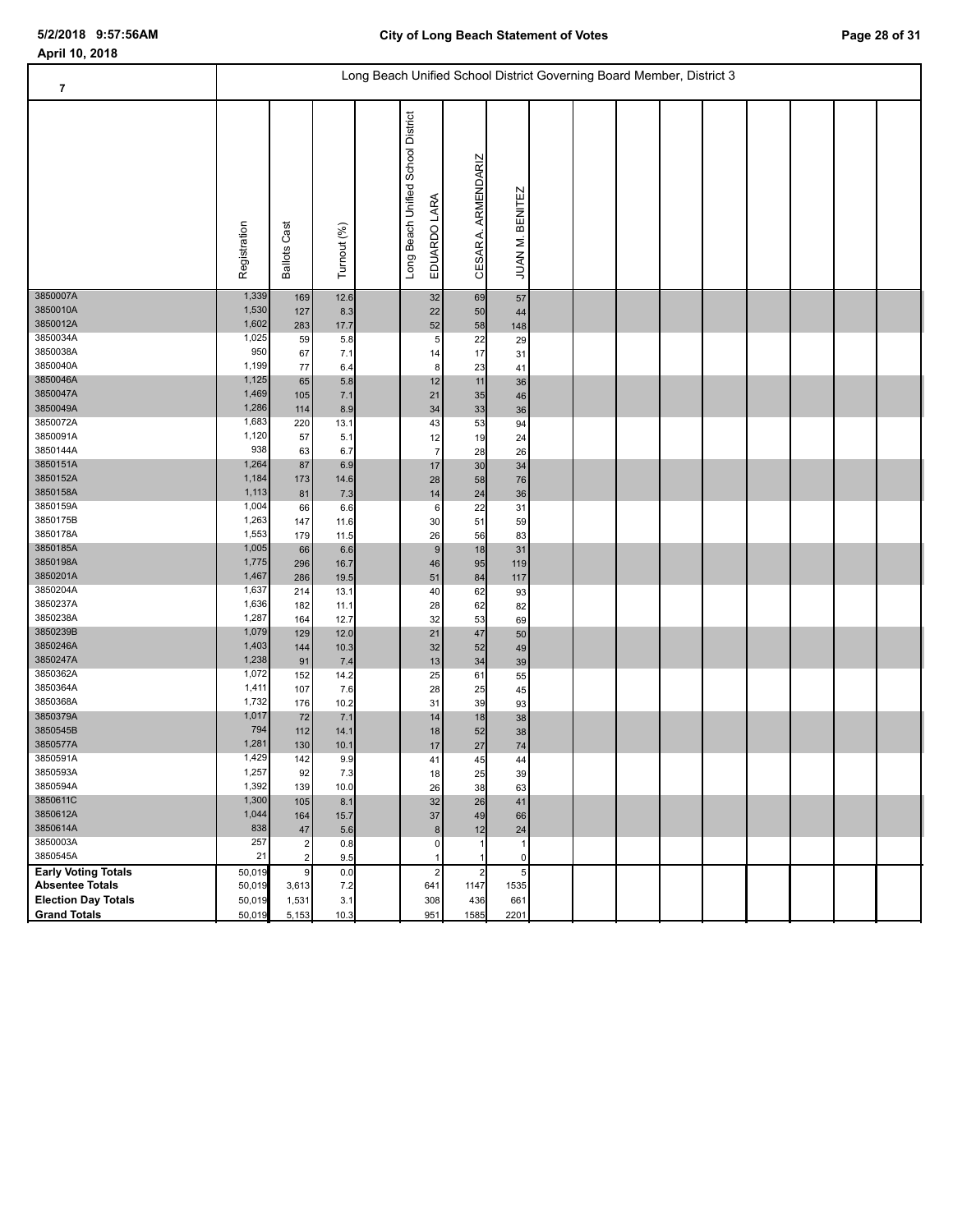| April 10, 2018 |  |
|----------------|--|
|                |  |

| <b>Early Voting Totals</b><br>7                            |                  |                                  |             |                                                    | Long Beach Unified School District Governing Board Member, District 3 |                        |  |  |  |  |  |
|------------------------------------------------------------|------------------|----------------------------------|-------------|----------------------------------------------------|-----------------------------------------------------------------------|------------------------|--|--|--|--|--|
|                                                            | Registration     | <b>Ballots Cast</b>              | Turnout (%) | Long Beach Unified School District<br>EDUARDO LARA | ARMENDARIZ<br>CESAR A.                                                | JUAN M. BENITEZ        |  |  |  |  |  |
| <b>CITY OF LONG BEACH</b><br>LONG BEACH UNIFIED SCHOOL TA3 | 50,019<br>50,019 | $\boldsymbol{9}$<br>$\mathbf{g}$ | 0.0<br>0.0  | $\overline{2}$                                     |                                                                       | 5 <sub>1</sub>         |  |  |  |  |  |
| <b>Early Voting Totals</b><br>7                            |                  |                                  |             |                                                    | Long Beach Unified School District Governing Board Member, District 3 |                        |  |  |  |  |  |
|                                                            | Registration     | <b>Ballots Cast</b>              | Turnout (%) | Long Beach Unified School District<br>EDUARDO LARA | ARMENDARIZ<br>CESAR A.                                                | <b>JUAN M. BENITEZ</b> |  |  |  |  |  |
| <b>Early Voting Totals</b>                                 | 50,019           | 9                                | 0.0         | 2 <sup>1</sup>                                     | $2 \blacksquare$                                                      | 5                      |  |  |  |  |  |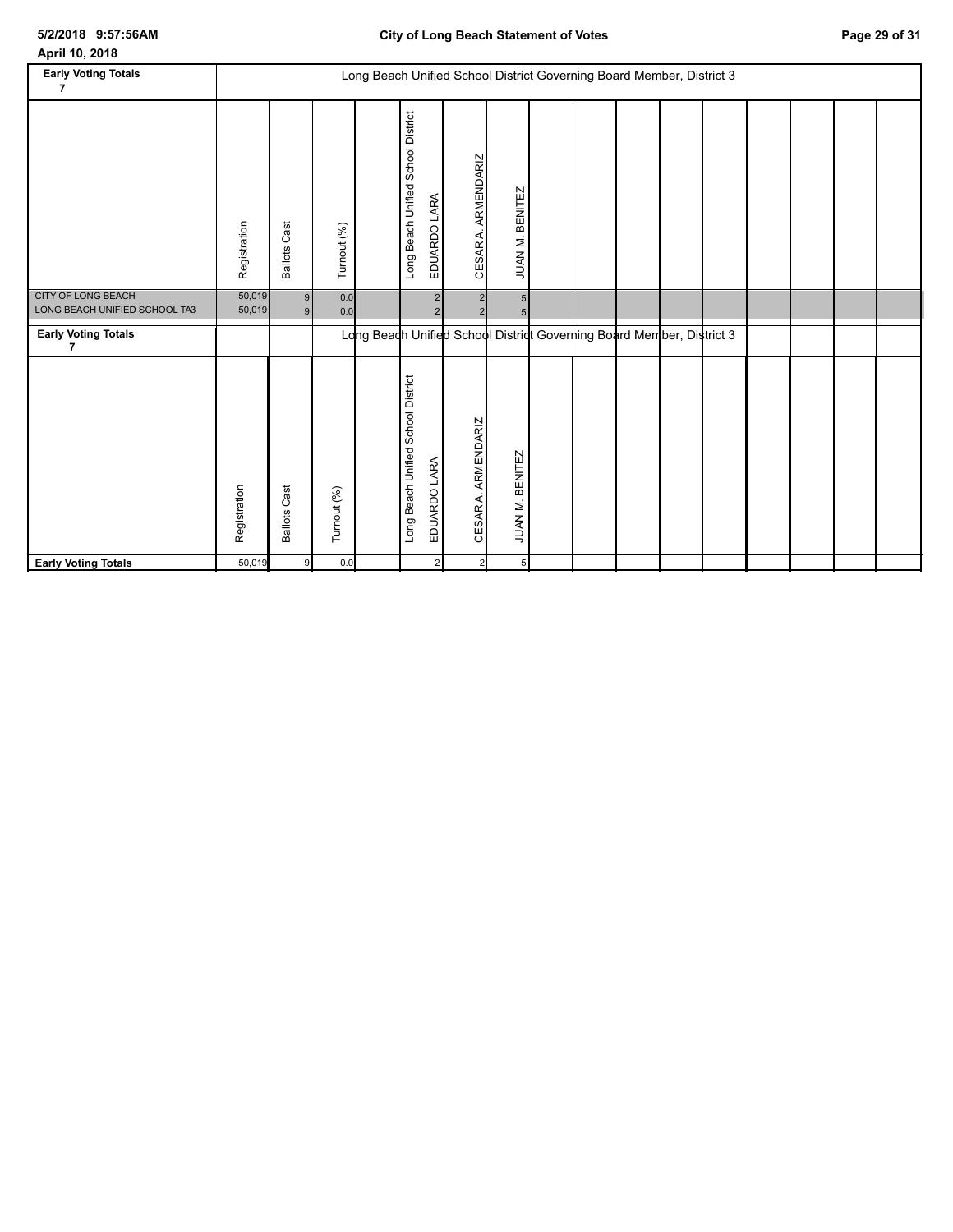| <b>Absentee Totals</b><br>$\overline{7}$                   |                  |                     |             | Long Beach Unified School District Governing Board Member, District 3 |              |                        |                        |  |  |  |  |  |
|------------------------------------------------------------|------------------|---------------------|-------------|-----------------------------------------------------------------------|--------------|------------------------|------------------------|--|--|--|--|--|
|                                                            | Registration     | <b>Ballots Cast</b> | Turnout (%) | Long Beach Unified School District                                    | EDUARDO LARA | ARMENDARIZ<br>CESAR A. | <b>JUAN M. BENITEZ</b> |  |  |  |  |  |
| <b>CITY OF LONG BEACH</b><br>LONG BEACH UNIFIED SCHOOL TA3 | 50,019<br>50,019 | 3,613<br>3,613      | 7.2<br>7.2  |                                                                       | 641<br>641   | 1147<br>1147           | 1535<br>1535           |  |  |  |  |  |
| <b>Absentee Totals</b><br>7                                |                  |                     |             | Long Beach Unified School District Governing Board Member, District 3 |              |                        |                        |  |  |  |  |  |
|                                                            | Registration     | <b>Ballots Cast</b> | Turnout (%) | Long Beach Unified School District                                    | EDUARDO LARA | ARMENDARIZ<br>CESAR A. | JUAN M. BENITEZ        |  |  |  |  |  |
| <b>Absentee Totals</b>                                     | 50,019           | 3,613               | 7.2         |                                                                       | 641          | 1147                   | 1535                   |  |  |  |  |  |